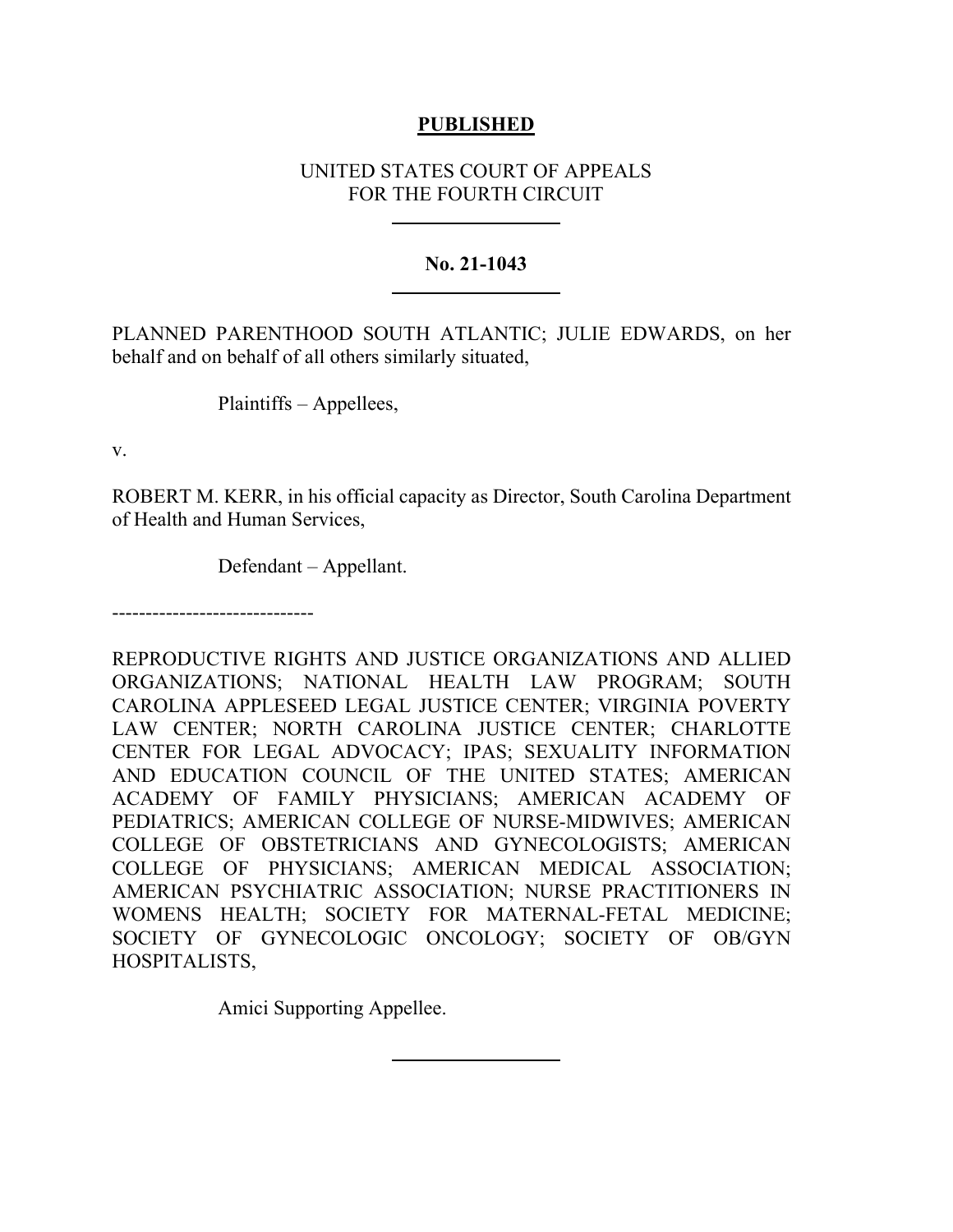Appeal from the United States District Court for the District of South Carolina, at Columbia. Mary G. Lewis, District Judge. (3:18-cv-02078-MGL)

Argued: January 26, 2022 Decided: March 8, 2022

Before WILKINSON, WYNN, and RICHARDSON, Circuit Judges.

Affirmed by published opinion. Judge Wilkinson wrote the opinion, in which Judge Wynn joined. Judge Richardson wrote an opinion concurring in the judgment.

**ARGUED:** John J. Bursch, ALLIANCE DEFENDING FREEDOM, Washington, D.C., for Appellant. Nicole A. Saharsky, MAYER BROWN, LLP, Washington, D.C., for Appellees. **ON BRIEF:** Kelly M. Jolley, Ariail B. Kirk, JOLLEY LAW GROUP, LLC, Columbia, South Carolina, for Appellant. Avi M. Kupfer, MAYER BROWN LLP, Chicago, Illinois; Alice Clapman, PLANNED PARENTHOOD FEDERATION OF AMERICA, Washington, D.C.; M. Malissa Burnette, Kathleen McDaniel, BURNETTE, SHUTT & MCDANIEL, PA, Columbia, South Carolina, for Appellees. Julie Rikelman, Pilar Herrero, Joel Dodge, CENTER FOR REPRODUCTIVE RIGHTS, New York, New York; Da Hae Kim, NATIONAL ASIAN PACIFIC AMERICAN WOMEN'S FORUM, Washington, D.C., for Amici Reproductive Rights and Justice Organizations and Allied Organizations. Martha Jane Perkins, Catherine McKee, Sarah Jane Somers, Sarah Grusin, NATIONAL HEALTH LAW PROGRAM, Chapel Hill, North Carolina, for Amici The National Health Law Program, South Carolina Appleseed Legal Justice Center, Virginia Poverty Law Center, North Carolina Justice Center, Charlotte Center for Legal Advocacy, IPAS, and Sexuality Information and Education Council of the United States. Janice M. Mac Avoy, Alexis R. Casamassima, Danielle M. Stefanucci, FRIED, FRANK, HARRIS, SHRIVER & JACOBSON LLP, New York, New York, for Amici American Academy of Family Physicians, American Academy of Pediatrics, American College of Nurse-Midwives, American College of Obstetricians and Gynecologists, American College of Physicians, American Medical Association, American Psychiatric Association, Nurse Practitioners in Women's Health, Society for Maternal-Fetal Medicine, Society of Gynecologic Oncology, and Society of OB/GYN Hospitalists.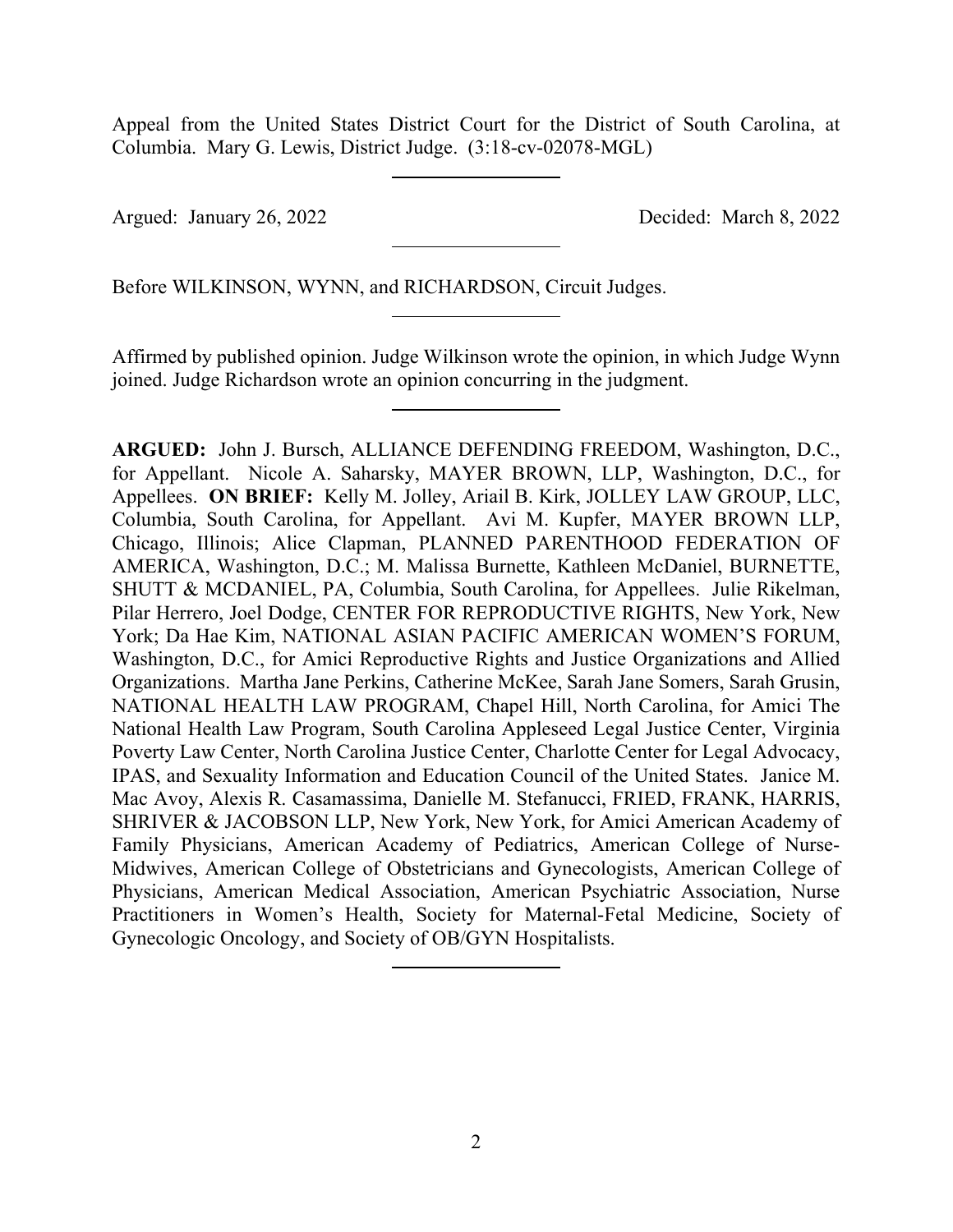WILKINSON, Circuit Judge:

This case arises out of South Carolina's termination of Planned Parenthood South Atlantic's Medicaid provider agreement, an action that South Carolina took because Planned Parenthood offers abortion services. But this case is not about abortion. It is about Congress's desire that Medicaid recipients have their choice of qualified Medicaid providers. Here South Carolina terminated Planned Parenthood's agreement notwithstanding the fact that all parties agree that Planned Parenthood is perfectly competent to provide the non-abortive healthcare the individual plaintiff sought and requested. To allow the State to disqualify Planned Parenthood would nullify Congress's manifest intent to provide our less fortunate citizens the opportunity to select a medical provider of their choice, an opportunity that the most fortunate routinely enjoy.

At the outset of this litigation, the district court issued a preliminary injunction preventing South Carolina from terminating Planned Parenthood's provider agreement. We affirmed its decision then. South Carolina now returns to our court to appeal the district court's subsequent permanent injunction. For the following reasons, we again affirm the district court's judgment.

I.

#### A.

Congress created Medicaid in 1965 to provide "federal financial assistance to States that choose to reimburse certain costs of medical treatment for needy persons." *Harris v. McRae*, 448 U.S. 297, 301 (1980). The program furnishes "medical assistance on behalf of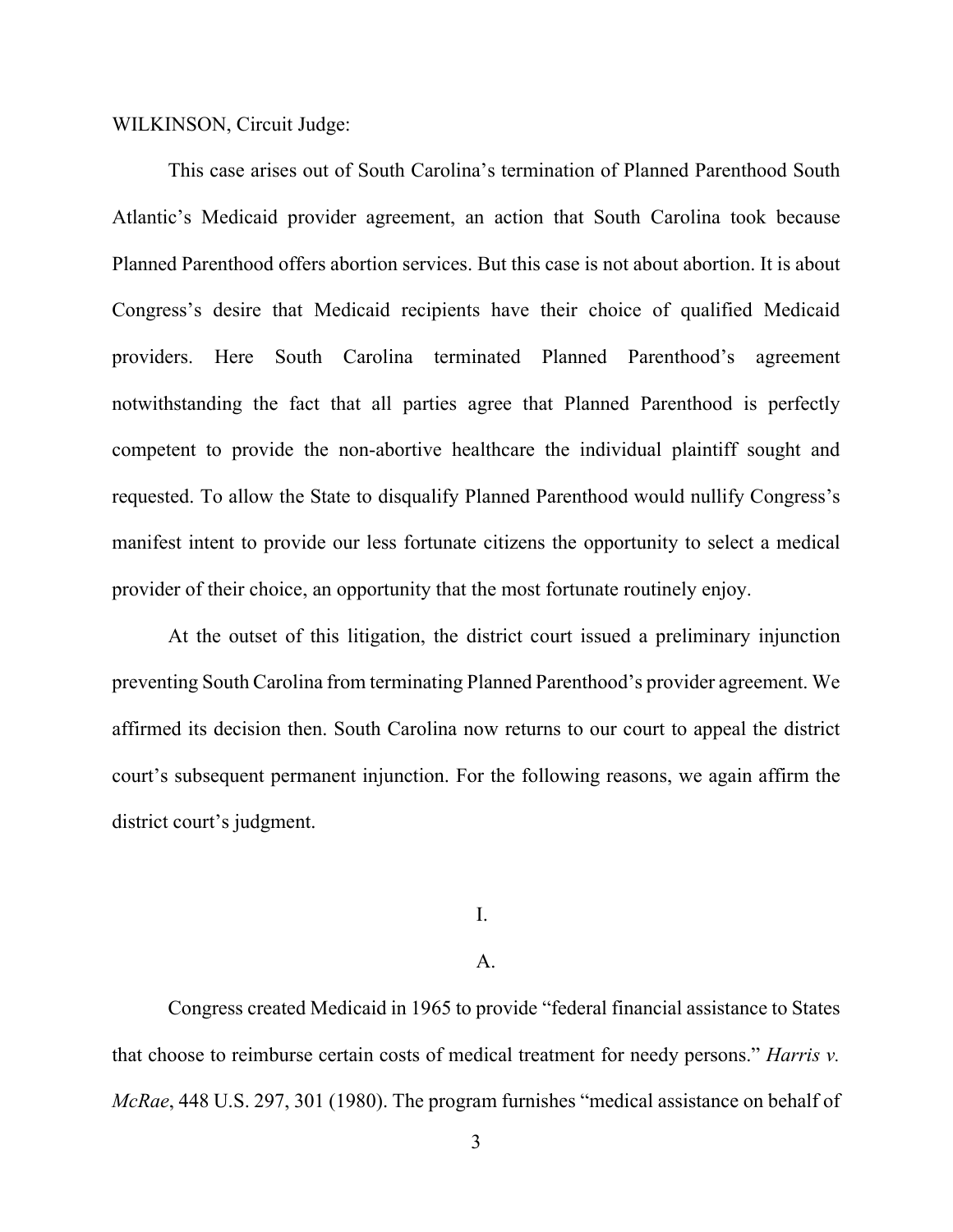families with dependent children and of aged, blind, or disabled individuals, whose income and resources are insufficient to meet the costs of necessary medical services." 42 U.S.C. § 1396-1. In this way, Medicaid effectively serves as a nationwide system of public health insurance for those who cannot afford medical care on their own.

Although it is federal in scope, Medicaid is administered by the states and, "[l]ike other Spending Clause legislation, Medicaid offers the States a bargain: Congress provides federal funds in exchange for the States' agreement to spend them in accordance with congressionally imposed conditions." *Armstrong v. Exceptional Child Ctr., Inc.*, 575 U.S. 320, 323 (2015). The scheme of the Medicaid program reflects the cooperative nature of this enterprise. Under the Medicaid Act, the federal government is tasked with crafting general eligibility requirements and standards. *See* 42 U.S.C. § 1396 *et seq.* States then submit Medicaid plans for approval by the Secretary of Health and Human Services, who reviews these plans to ensure that they comply with the statutory and regulatory requirements governing Medicaid. *See Douglas v. Indep. Living Ctr. of S. Cal., Inc.*, 565 U.S. 606, 610 (2012). Upon approval, states receive federal matching funds that they may use to reimburse providers. *See id.* at 611. On the other hand, the Secretary may withhold funds if he finds "that in the administration of the plan there is a failure to comply substantially" with the requirements of the Medicaid Act. 42 U.S.C. § 1396c.

Over the first two years of the Medicaid program, Congress grew concerned that states might deny recipients the opportunity to choose the provider of their choice. In Puerto Rico, for instance, indigent patients could receive medical services "only in Commonwealth facilities." *President's Proposals for Revision in the Social Security*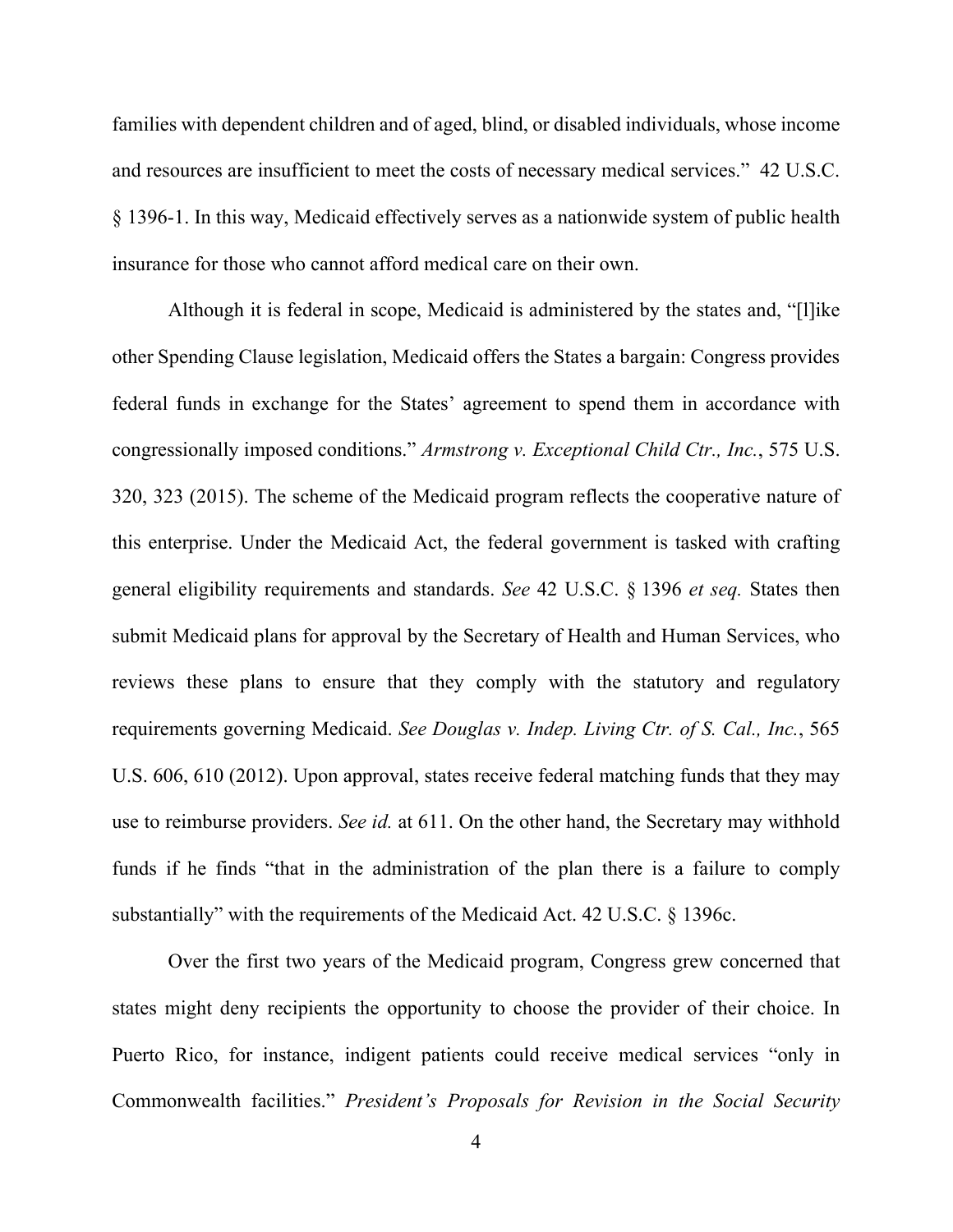*System: Hearing on H.R. 5710 before the H. Comm. on Ways & Means, Part 4*, 90th Cong.

2273 (1967). And in Massachusetts, private physicians at teaching hospitals were not reimbursed under Medicaid. *Id.* at 2301.

Accordingly, Congress amended the Medicaid Act to include the free-choice-ofprovider provision, which is at issue here. That provision states:

A State plan for medical assistance must . . . provide that . . . any individual eligible for medical assistance . . . may obtain such assistance from any institution, agency, community pharmacy, or person, qualified to perform the service or services required ... who undertakes to provide him such services. . . .

42 U.S.C. § 1396a(a)(23).

#### B.

Planned Parenthood South Atlantic offers patients a number of family planning and reproductive health services at two South Carolina health centers in Charleston and Columbia. These services include, for instance, contraception and contraceptive counseling, cancer screenings, screenings and treatment for sexually transmitted infections, pregnancy testing, and physical exams. Planned Parenthood also performs abortions, although South Carolina Medicaid only covers abortions in certain rare circumstances required by federal law, such as rape, incest, or the need to protect the mother's life. *See*  Consolidated Appropriations Act, 2021, Pub. L. No. 116–260, div. H, tit. V, §§ 506–07, 134 Stat. 1182, 1622 (Hyde Amendment).

Julie Edwards, the individual plaintiff in this case, is insured through Medicaid and suffers from Type 1 diabetes, for which she has obtained frequent medical attention. She has been advised by doctors that, due to high blood pressure and high blood sugar, it would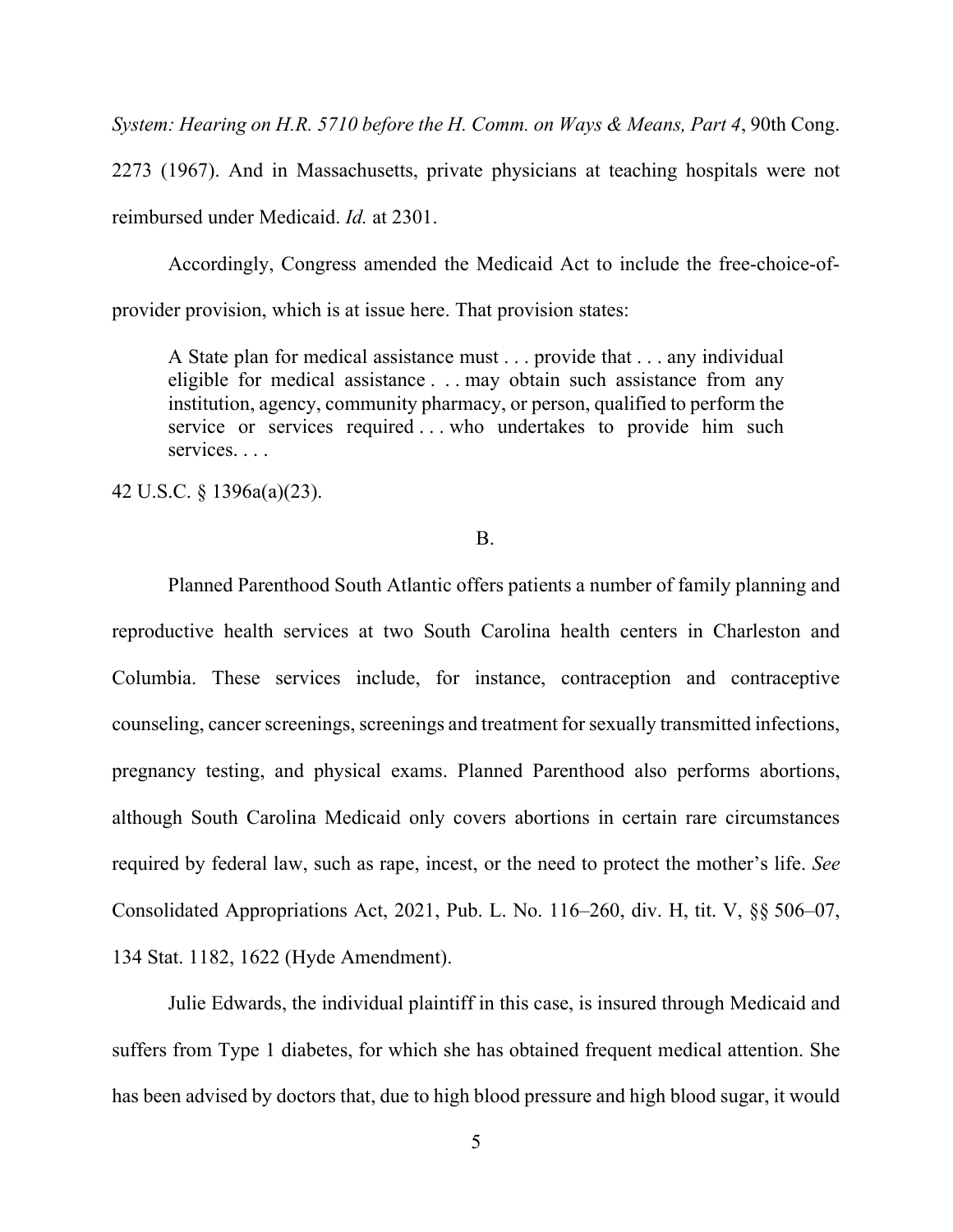be dangerous for her to try to carry a pregnancy to term. After finding that local Medicaid providers were unable or unwilling to provide her with the contraceptive care that she sought, Edwards made an appointment at Planned Parenthood's office in Columbia. Doctors there inserted an intrauterine device to prevent pregnancy and told her that her blood pressure was very high, for which she sought follow-up care. Edwards was impressed with her visit and planned to shift "all [her] gynecological and reproductive health care there," including her "annual well woman exam." J.A. 61. However, she stated that she "[would] not be able to continue going there if the services are not covered" by Medicaid and she is required "to pay out of pocket." J.A. 61.

In July 2018, the Governor of South Carolina issued an executive order directing South Carolina's Department of Health and Human Services (DHHS) "to deem abortion clinics . . . that are enrolled in the Medicaid program as unqualified to provide family planning services and, therefore, to immediately terminate them upon due notice and deny any future such provider enrollment applications for the same." J.A. 54. The Governor stated that the purpose of this decision was to prevent South Carolina from indirectly subsidizing the practice of abortion. On that same day, DHHS sent Planned Parenthood a letter stating that it was "no longer . . . qualified to provide services to Medicaid beneficiaries" and that its "enrollment agreements with the South Carolina Medicaid programs [were] terminated" effective immediately. J.A. 56.

Two weeks later, Planned Parenthood and Edwards filed suit under 42 U.S.C. § 1983 against the Director of DHHS in federal district court, alleging that South Carolina had violated the Medicaid Act and the Fourteenth Amendment. The plaintiffs soon moved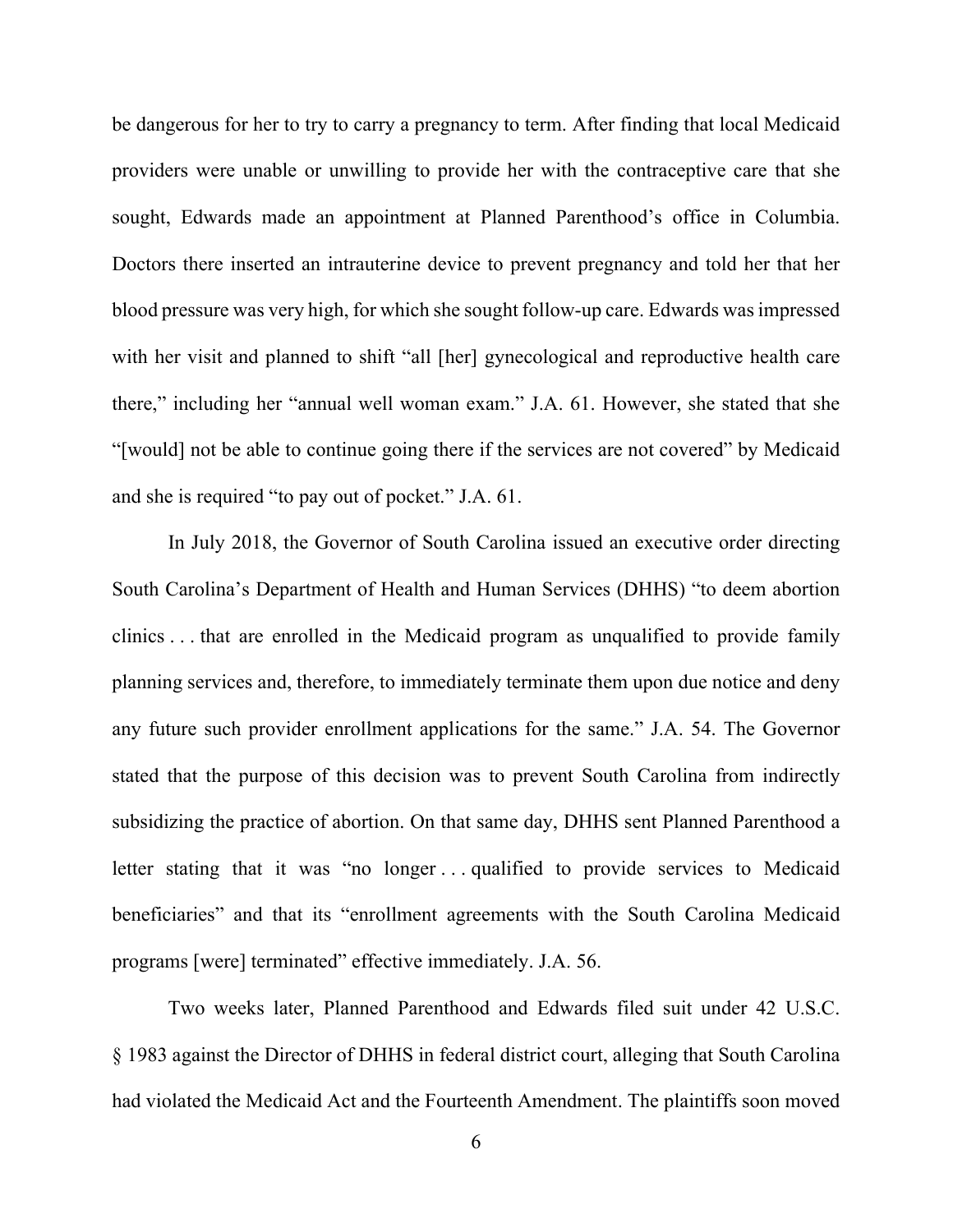for a preliminary injunction and a temporary restraining order, contending that they were likely to succeed on their claim that South Carolina's termination of Planned Parenthood's Medicaid provider agreement violated the Medicaid Act's free-choice-of-provider provision. South Carolina opposed this motion, arguing that the plaintiffs lacked a cause of action under § 1983 to sue to enforce that provision.

The district court granted the preliminary injunction, concluding that Edwards had demonstrated that she was likely to succeed on her Medicaid Act claim since the freechoice-of-provider provision conferred a private right enforceable under § 1983 and since South Carolina had violated that provision by terminating Planned Parenthood's Medicaid provider agreement. *See Planned Parenthood S. Atl. v. Baker*, 326 F. Supp. 3d 39, 44–48 (D.S.C. 2018). The district court concluded that the other equitable factors also favored Edwards and it enjoined South Carolina from terminating Planned Parenthood's provider agreement during the pendency of the litigation. *See id.* at 48–50. Because it held that preliminary relief was warranted on the basis of Edwards's Medicaid Act claim, it declined to consider whether such relief would also be appropriate on the basis of Planned Parenthood's claim. *See id.* at 50.

South Carolina appealed and this panel affirmed. *Planned Parenthood S. Atl. v. Baker*, 941 F.3d 687, 691 (4th Cir. 2019). After applying the three factors articulated by the Supreme Court in *Blessing v. Firestone*, 520 U.S. 329 (1997), we first concluded that the free-choice-of-provider provision conferred on Edwards a private right enforceable under § 1983. *See Baker*, 941 F.3d at 696–98. We noted that the statute was couched in terms of individual beneficiaries and that it used the phrase "any individual," indicating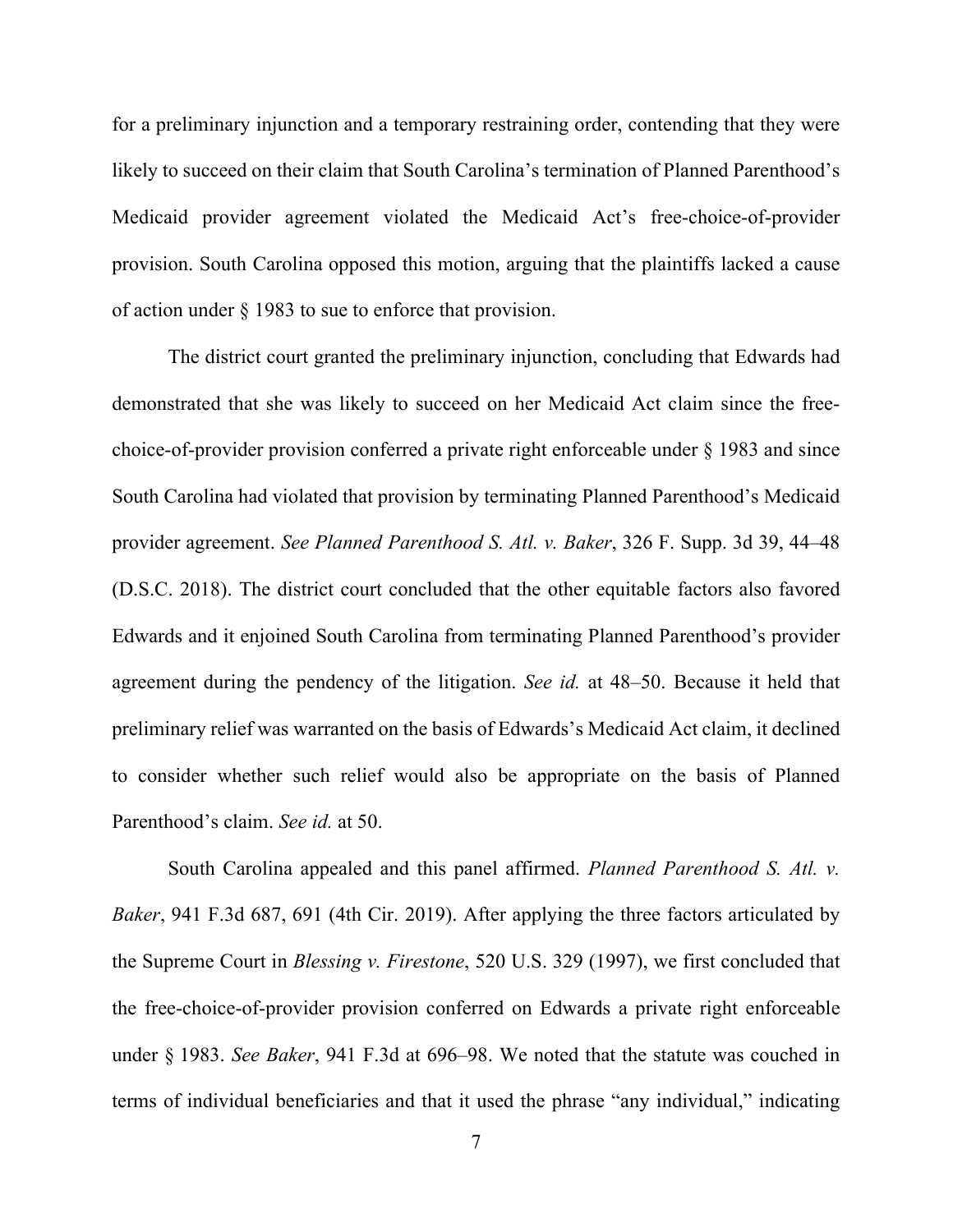Congress's specific intention to confer a right on the class of Medicaid recipients. *Id.* at 697. In addition, the statute was not so "vague and amorphous" as to strain judicial competence and the text clearly imposed a "binding obligation on the States." *Id.* (quoting *Blessing*, 520 U.S. at 340–41). Since the enforcement scheme did not indicate that Congress had foreclosed a remedy under § 1983, we concluded that Edwards could sue under that statute to enforce the free-choice-of-provider provision. *See id.* at 698–700.

Next, we determined that a provider was "qualified to perform the service or services required" under the terms of the statute, 42 U.S.C.  $\S$  1396a(a)(23), if it was professionally competent to do so, although states retained discretionary authority to disqualify providers as professionally incompetent. *See id.* at 701–06. Since South Carolina's exclusion of Planned Parenthood had "nothing to do with professional misconduct" or with Planned Parenthood's "ability to safely and professionally perform plaintiff's required family-planning services," we agreed with the district court that Edwards had demonstrated a substantial likelihood of success on her Medicaid Act claim. *Id.* at 705. Likewise, we concluded that the district court had not abused its discretion in determining that the remaining equitable factors favored Edwards and we affirmed its judgment. *See id.* at 706–07.

Following our decision, South Carolina petitioned for a writ of certiorari, which the Supreme Court denied. *Baker v. Planned Parenthood S. Atl.*, 141 S. Ct. 550 (2020). The district court subsequently granted summary judgment to the plaintiffs on Edwards's Medicaid Act claim, noting that, under this panel's previous decision, "Edwards, as a matter of law, may seek to enforce the free-choice-of-provider provision in this § 1983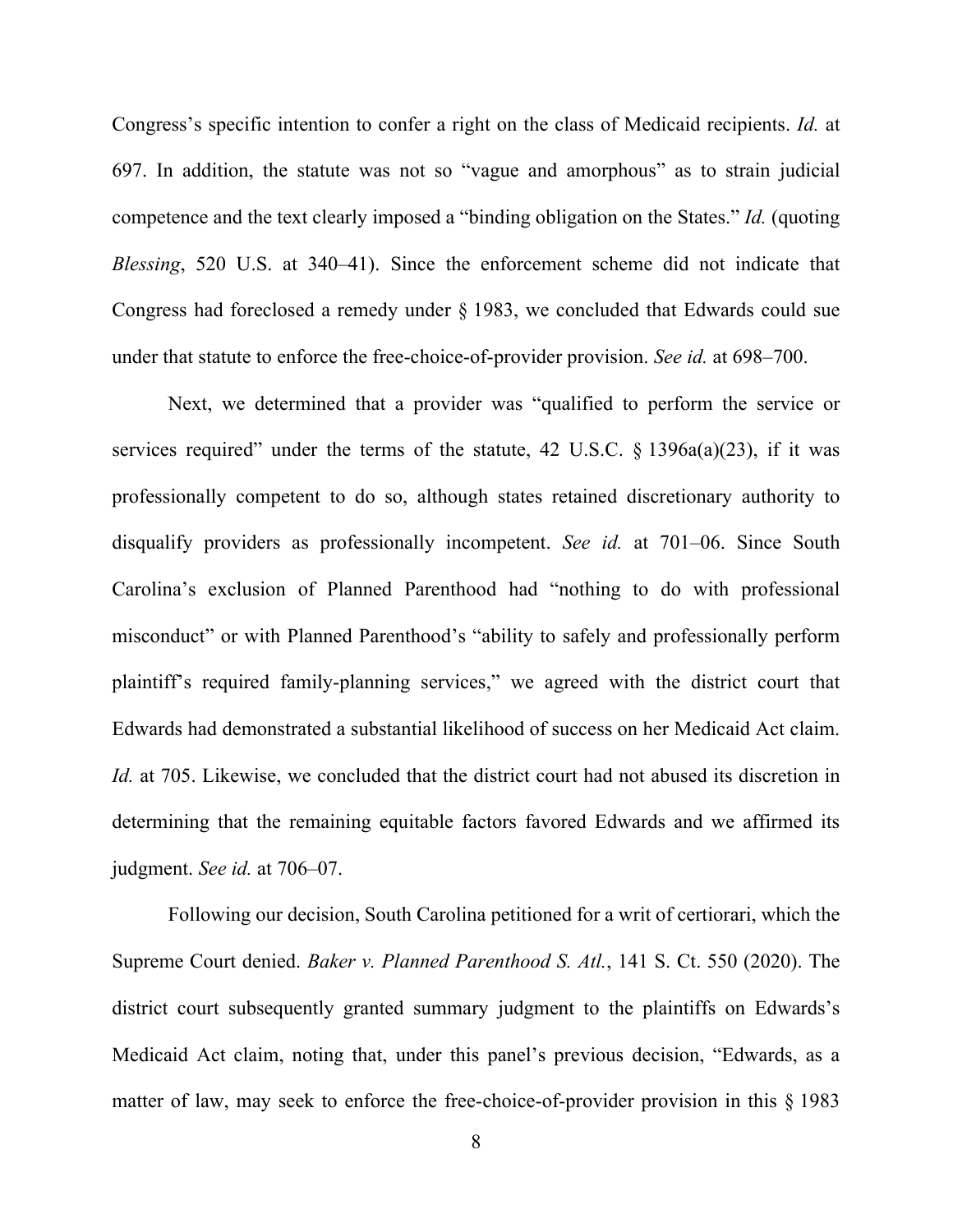action" and that it was "required to follow Fourth Circuit precedent" on this question. *Planned Parenthood S. Atl. v. Baker*, 487 F. Supp. 3d 443, 446, 448 (D.S.C. 2020). Since it concluded that South Carolina had violated this provision, the district court entered summary judgment for the plaintiffs. *See id.* The parties stipulated to a dismissal of their remaining Fourteenth Amendment claims, following which the district court entered a declaratory judgment in favor of the plaintiffs and "permanently enjoined" South Carolina "from terminating or excluding [Planned Parenthood] from participation in the South Carolina Medicaid Program on the grounds it is an abortion clinic or provides abortion services." J.A. 302–03. South Carolina now appeals.

#### II.

Before we turn to the merits of South Carolina's appeal, however, we must satisfy ourselves that we have jurisdiction. South Carolina contends for the first time on this appeal that it believes this case is moot. We do not share that view.

Under Article III of the Constitution, our jurisdiction is limited to "the adjudication of actual cases and controversies." *Mellen v. Bunting*, 327 F.3d 355, 363 (4th Cir. 2003). This requirement "extends throughout the pendency of the action," *id.*, and "a case is moot when the issues presented are no longer 'live' or the parties lack a legally cognizable interest in the outcome," *Powell v. McCormack*, 395 U.S. 486, 496 (1969)*.* As such, mootness is closely related to standing and we have made clear that "a case is moot if, at any point prior to the case's disposition, one of the elements essential to standing, like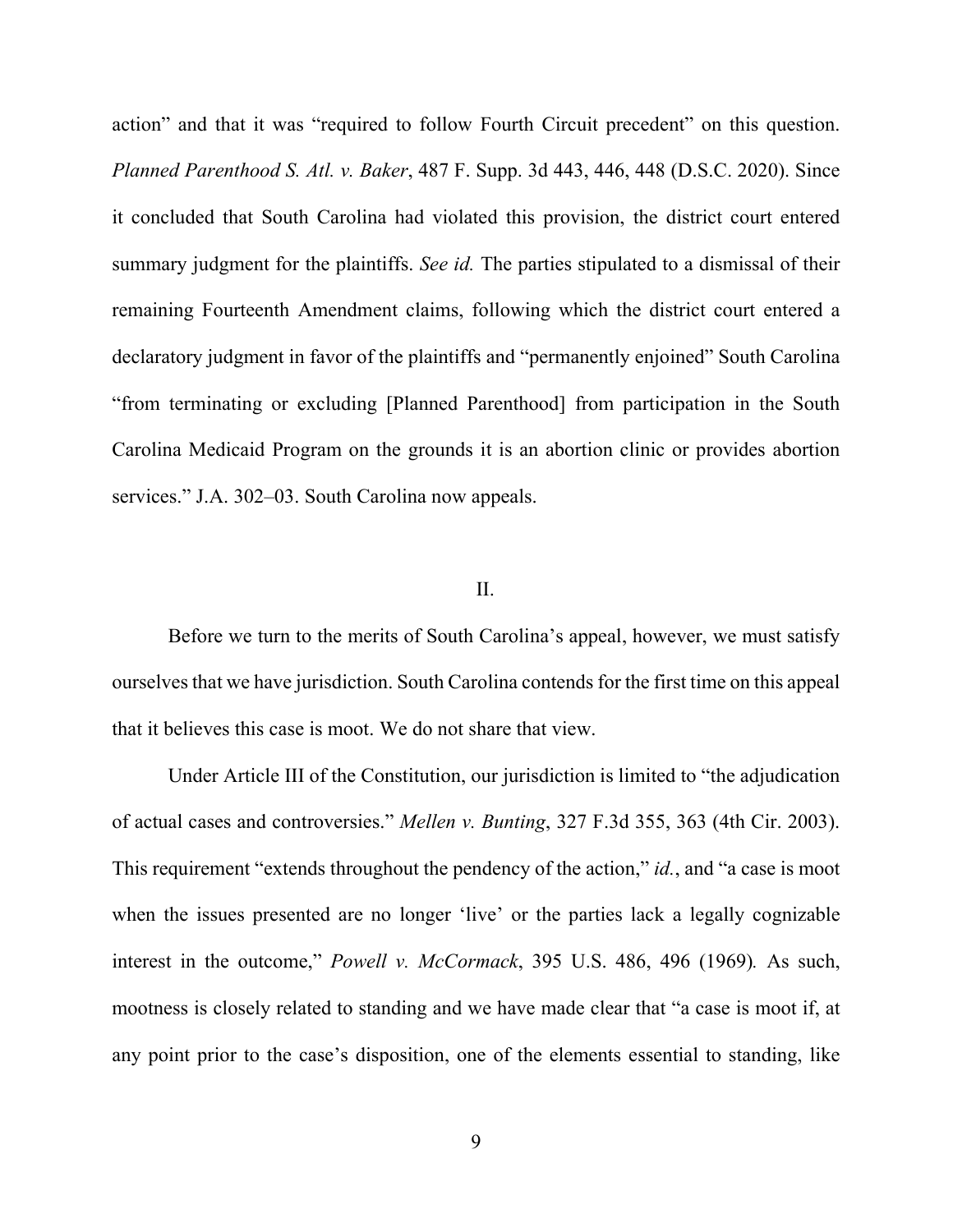injury-in-fact, no longer obtains." *Am. Fed'n of Gov't Emps. v. Office of Special Counsel*, 1 F.4th 180, 187 (4th Cir. 2021).

To establish standing, the plaintiff must allege an injury that is "concrete, particularized, and actual or imminent; fairly traceable to the challenged action; and redressable by a favorable ruling." *Monsanto Co. v. Geertson Seed Farms*, 561 U.S. 139, 149 (2010). In its reply brief, South Carolina alleges for the first time that Edwards no longer satisfies these requirements, on the grounds that she has not used Planned Parenthood's services since filing her complaint and therefore faces no concrete injury if South Carolina terminates Planned Parenthood's Medicaid provider agreement. Although this contention is offered late in the day, we are bound to consider it fully.

Upon doing so, however, we are satisfied that Edwards's claims are not moot. It is uncontested that Edwards is insured through Medicaid and that she has previously relied on Planned Parenthood for gynecological and reproductive healthcare. In addition, Edwards asserts in a supplemental declaration that she has seen no other providers for such care since her appointment with Planned Parenthood in 2018. In this declaration, executed in July of last year, Edwards states that she in fact had made an appointment for future care with Planned Parenthood before learning of South Carolina's mootness argument. If Planned Parenthood is not able to provide this care under Medicaid, Edwards will be forced to look elsewhere and she will experience a concrete, particularized injury.

South Carolina has not undermined Edwards's declaration or the contents thereof; instead, it suggests that her stated intentions to seek care from Planned Parenthood are insufficient to establish a concrete or imminent injury for Article III purposes. But a future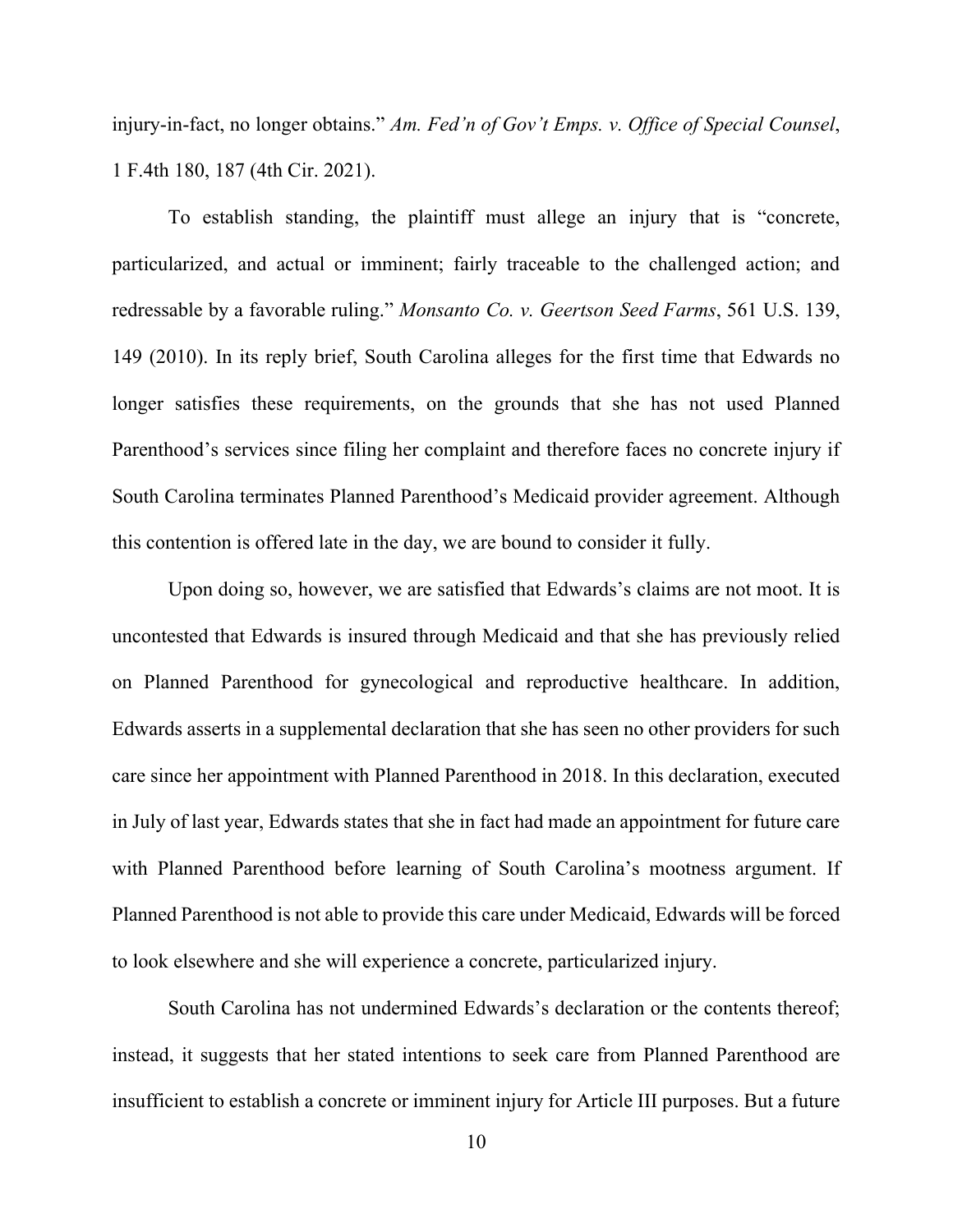injury satisfies Article III as long as "the threatened injury is certainly impending, or there is a substantial risk that the harm will occur." *Dep't of Commerce v. New York*, 139 S. Ct. 2551, 2565 (2019) (quoting *Susan B. Anthony List v. Driehaus*, 573 U.S. 149, 158 (2014)). Here there is a substantial risk that Edwards will be harmed, given that she has previously used Planned Parenthood for gynecological and reproductive care, has seen no other providers for this care since, and has made a future appointment to receive this care from Planned Parenthood. And while Edwards may not have visited Planned Parenthood as regularly as she predicted in her complaint, the frequency of medical appointments may not be so perfectly predicted in advance. It is commonplace for patients to see multiple providers and equally routine to defer care until the need arises or until symptoms in some way manifest themselves. We are given no reason to doubt Edwards's contention that she intends Planned Parenthood to be her medical provider for certain forms of healthcare. The fact that she did not require such care in the time between the outset of this litigation and the present may simply reflect the happenstance of medical need, coupled with the unique hindrances of the covid pandemic.

We note that our conclusion here is a narrow one, drawn from the particular facts of Edwards's situation. And we are fully mindful of the Supreme Court's admonition that "'some day' intentions—without any description of concrete plans, or indeed even any specification of *when* the some day will be—do not support a finding of the 'actual or imminent' injury that our cases require." *Lujan v. Defs. of Wildlife*, 504 U.S. 555, 564 (1992). Here, however, Edwards has made just the "concrete plans" that *Lujan* requires. And while the plaintiffs in *Lujan* asserted injury on the basis of abstract and indefinite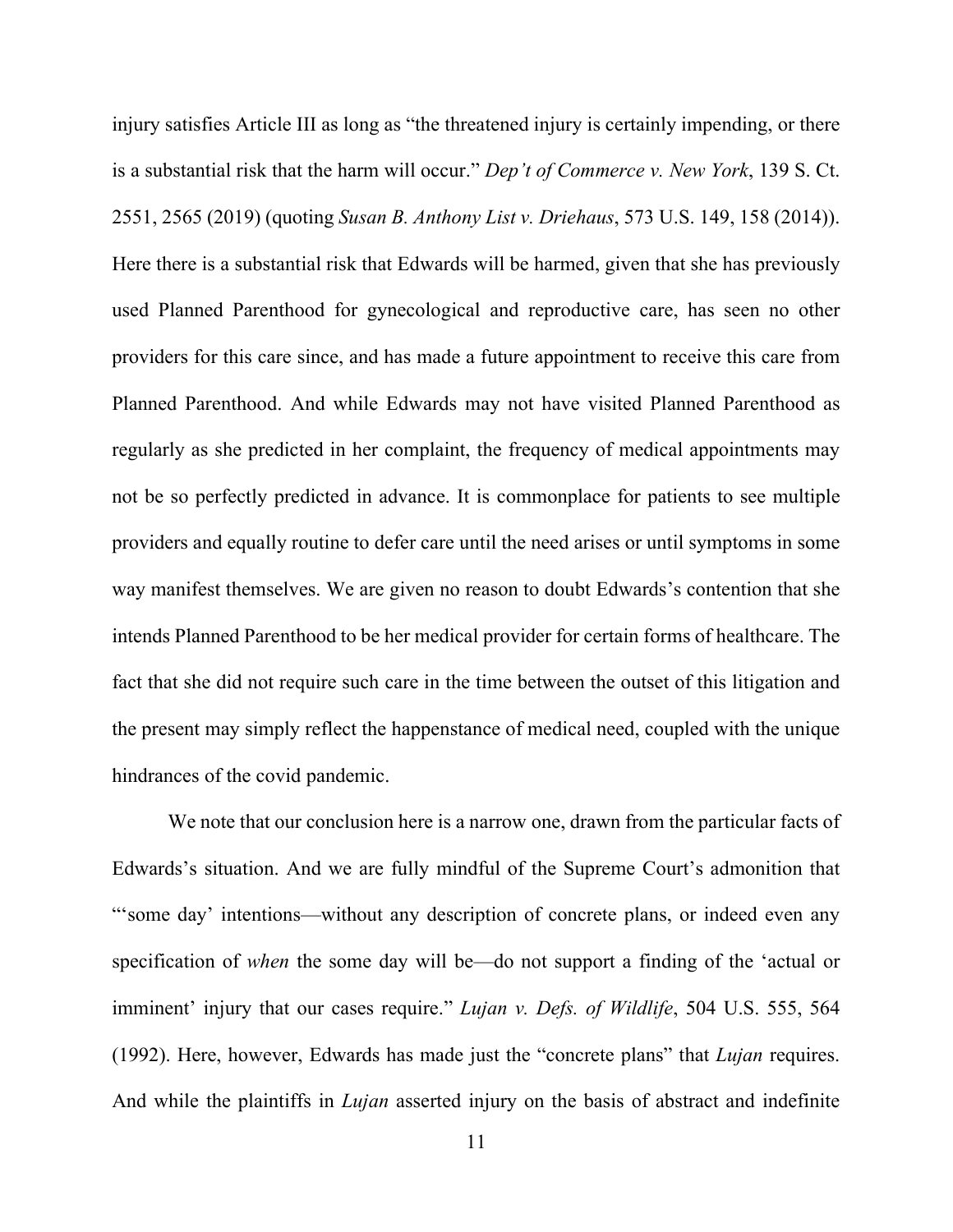intentions to visit certain countries, *see id.*, it is far more likely that Edwards will fulfill her stated intention to seek gynecological or reproductive care from Planned Parenthood in the future, given the fact that Planned Parenthood's proximity and match with her medical needs led her to seek its services in the past. Under the particular circumstances present here, we conclude this case presents a live case or controversy. To hold otherwise would be to deprive Edwards both of the access to court which is her due and of the access to her chosen qualified medical provider.

#### III.

On the merits, South Carolina argues that we should reconsider our previous panel decision and hold that Edwards cannot sue under § 1983 to enforce the free-choice-of-provider provision.<sup>[1](#page-11-0)</sup> In essence, South Carolina suggests that we reverse the district court for applying a legal conclusion that we previously set forth in a binding opinion. This is a striking request, and one that cannot be reconciled with the nature of precedent in our judicial system. In any event, we remain persuaded that our previous holding is correct and we take this opportunity to reaffirm our prior decision.

#### A.

In asking us to reconsider our previous decision, South Carolina would deny it any precedential weight. The State's position here is quite misguided. While law is indeed not

<span id="page-11-0"></span><sup>&</sup>lt;sup>1</sup> Notably, South Carolina does not challenge the district court's determination (and our own previous conclusion) that South Carolina violated this provision by terminating Planned Parenthood's Medicaid provider agreement.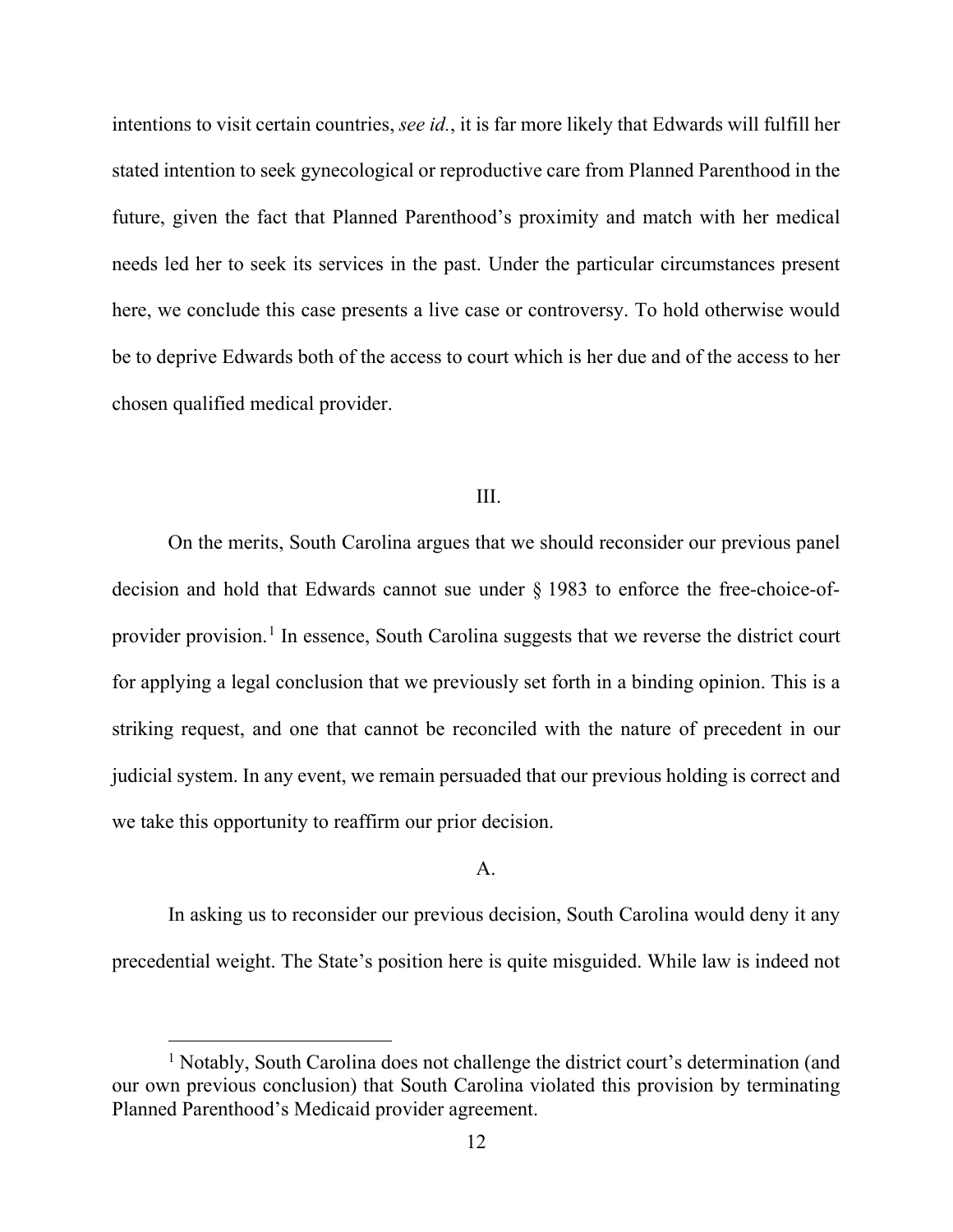static, it is also not open to reversal in the manner that appellant suggests. After all, the question at issue here is identical to the legal question we resolved in the prior case: whether § 1983 provides a cause of action to enforce the Medicaid Act's free-choice-of-provider provision. We answered that question as a legal matter after full briefing and oral argument, and we presented our conclusion in a published opinion. Such a decision "is binding on other panels unless it is overruled by a subsequent en banc opinion of the court or a superseding contrary decision of the Supreme Court." *United States v. Dodge*, 963 F.3d 379, 383 (4th Cir. 2020) (quoting *United States v. Collins*, 415 F.3d 304, 311 (4th Cir. 2005)).

South Carolina points to no such en banc opinion or Supreme Court decision. Instead, the only intervening change highlighted by South Carolina is that the Fifth Circuit recently came to a different conclusion than our own. *See Planned Parenthood of Greater Tex. Family Planning & Preventative Health Servs., Inc. v. Kauffman*, 981 F.3d 347, 353 (5th Cir. 2020) (en banc). Even setting aside the fact that we remain on the majority of a rather lopsided circuit split,<sup>[2](#page-12-0)</sup> it is hard to see how that could justify our reconsideration of the case. If we were free to overturn our own prior position whenever another circuit took a different view, it would utterly destabilize the law of our circuit, placing it at the sufferance of any circuit court anywhere that took a contrary step—something that often

<span id="page-12-0"></span><sup>2</sup> *Compare Planned Parenthood of Kan. v. Andersen*, 882 F.3d 1205, 1224 (10th Cir. 2018); *Planned Parenthood Ariz. Inc. v. Betlach*, 727 F.3d 960, 965–66 (9th Cir. 2013); *Planned Parenthood of Ind., Inc. v. Comm'r of Ind. State Dep't of Health*, 699 F.3d 962, 968 (7th Cir. 2012); *Harris v. Olszewski*, 442 F.3d 456, 461 (6th Cir. 2006) (all finding a right of action under § 1983) *with Kauffman*, 981 F.3d at 353; *Does v. Gillespie*, 867 F.3d 1034, 1037 (8th Cir. 2017) (finding no right of action under § 1983).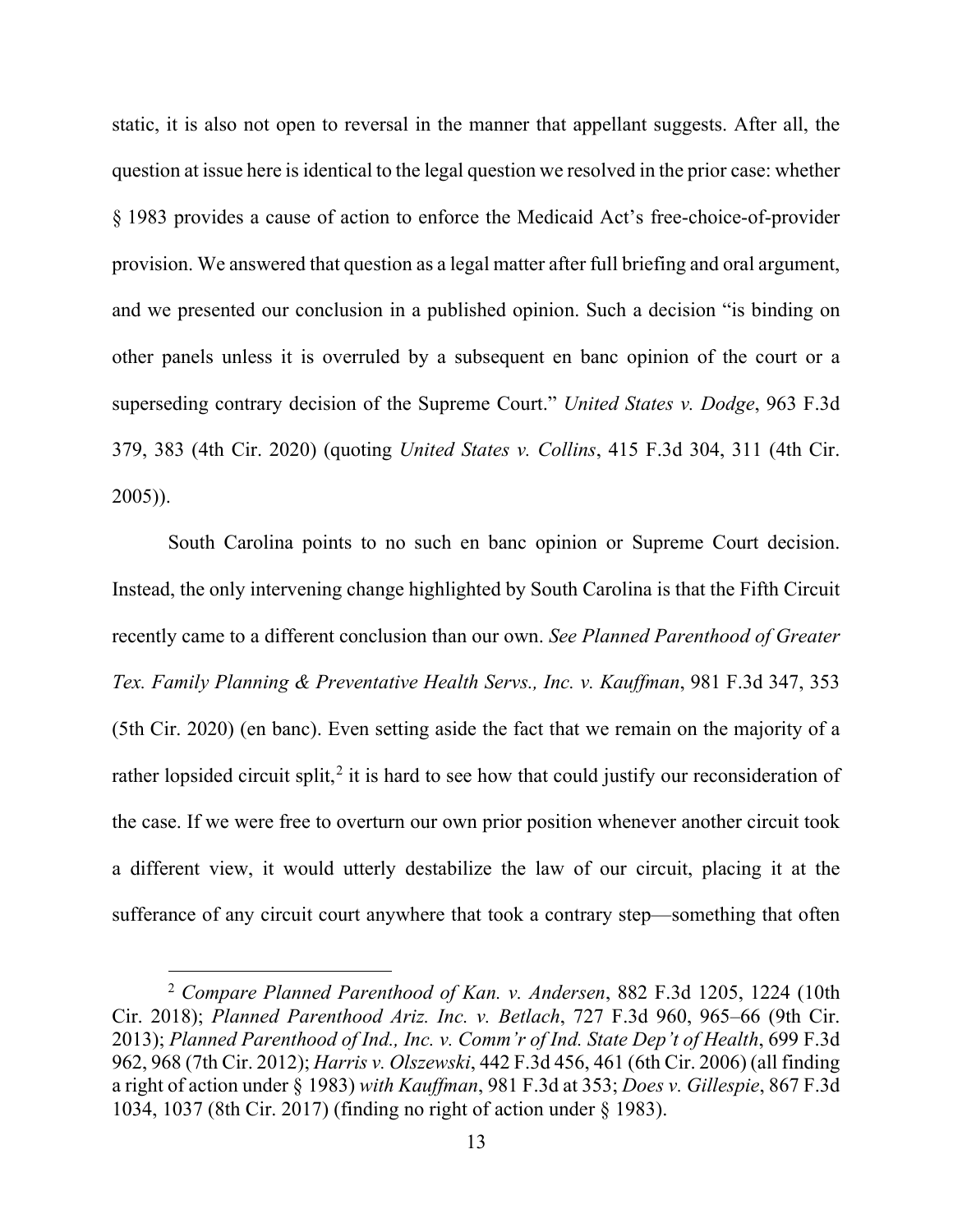happens between the courts of appeals. As useful as we may find decisions from the other circuits, they of course carry only persuasive weight in our own.

Against these pressing considerations, South Carolina suggests that the law-of-thecircuit framework is inapposite here. It contends instead that only law-of-the-case governs where a panel rehears a legal issue stemming from the same case as a prior opinion. But we need not dance on the head of a pin as to whether our previous decision implicates lawof-the-case or whether it's binding law-of-the-circuit. As between the two, South Carolina loses either way. Without exception, this court has understood that the resolution of a purely legal issue, absent a change in controlling law, governs subsequent panels, including in later appeals following a prior interlocutory appeal. *L.J. v. Wilbon*, 633 F.3d 297, 308 (4th Cir. 2011); *U.S. Dep't of Hous. & Urban Dev. v. Cost Control Mktg. & Sales Mgmt. of Va., Inc.*, 64 F.3d 920, 925 (4th Cir. 1995); *see also Tatum v. RJR Pension Inv. Comm.*, 855 F.3d 553, 560 n.5 (4th Cir. 2017) (noting that a previous opinion by an identical panel in the same case constituted both "law of the case" and "Fourth Circuit precedent"). We are hardly alone in this understanding. *See Howe v. City of Akron*, 801 F.3d 718, 740 (6th Cir. 2015) (collecting cases from the other courts of appeals).

"What has once been settled by a precedent will not be unsettled overnight, for certainty and uniformity are gains not lightly to be sacrificed." Benjamin N. Cardozo, *The Paradoxes of Legal Science* 29–30 (1928). Justice Cardozo's predecessor on the Supreme Court was of the same mind and once commented, in response to an article criticizing the common law: "We must add that we sincerely hope that the editors will fail in their expressed desire to diminish the weight of precedents with our courts. We believe the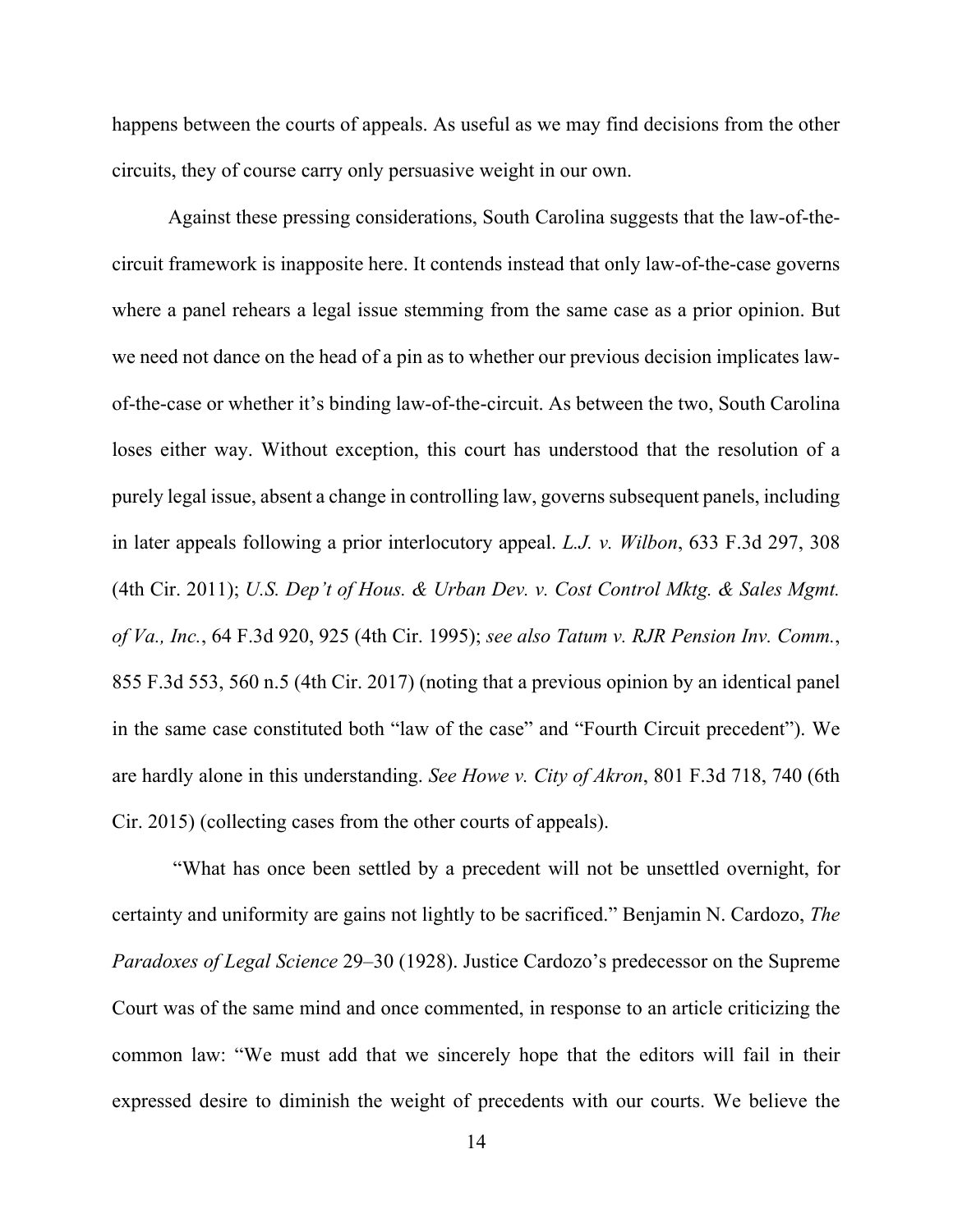weight attached to them is about the best thing in our whole system of law." Oliver Wendell Holmes Jr., *Summary of Events*, 7 Am. L. Rev. 579, 579 (1873). We agree with our forebears. Our fidelity to our previous decisions is a necessary service to the parties before us, as well as to the public generally. It ensures stability in the law and provides clear signals to litigants so that they may rely on our decisions. The alternative is a legal system where each thing is up for grabs every time. The very guidance that law purports to provide for human conduct would by degrees recede. So even assuming, purely arguendo, that we were free to reexamine our precedents, we would not do so here. Our previous decision was handed down as a matter of law and resolved the precise legal issue upon which South Carolina now seeks review. For the above multiplicity of reasons we stand by it. In Latin: *stare decisis*.

B.

Furthermore, we take this occasion to reaffirm our prior holding. To reiterate, the legal question is whether individuals such as Edwards may sue under 42 U.S.C. § 1983 to enforce the Medicaid Act's free-choice-of-provider provision. Section 1983 provides that:

Every person who, under color of any statute, ordinance, regulation, custom, or usage, of any State or Territory or the District of Columbia, subjects, or causes to be subjected, any citizen of the United States or other person within the jurisdiction thereof to the deprivation of any rights, privileges, or immunities secured by the Constitution and laws, shall be liable to the party injured . . . .

42 U.S.C. § 1983. The Supreme Court has interpreted the phrase "and laws" to provide a cause of action for individuals who are deprived of a right, privilege, or immunity secured by federal statute. *Maine v. Thiboutot*, 448 U.S. 1, 4 (1980). As the Supreme Court has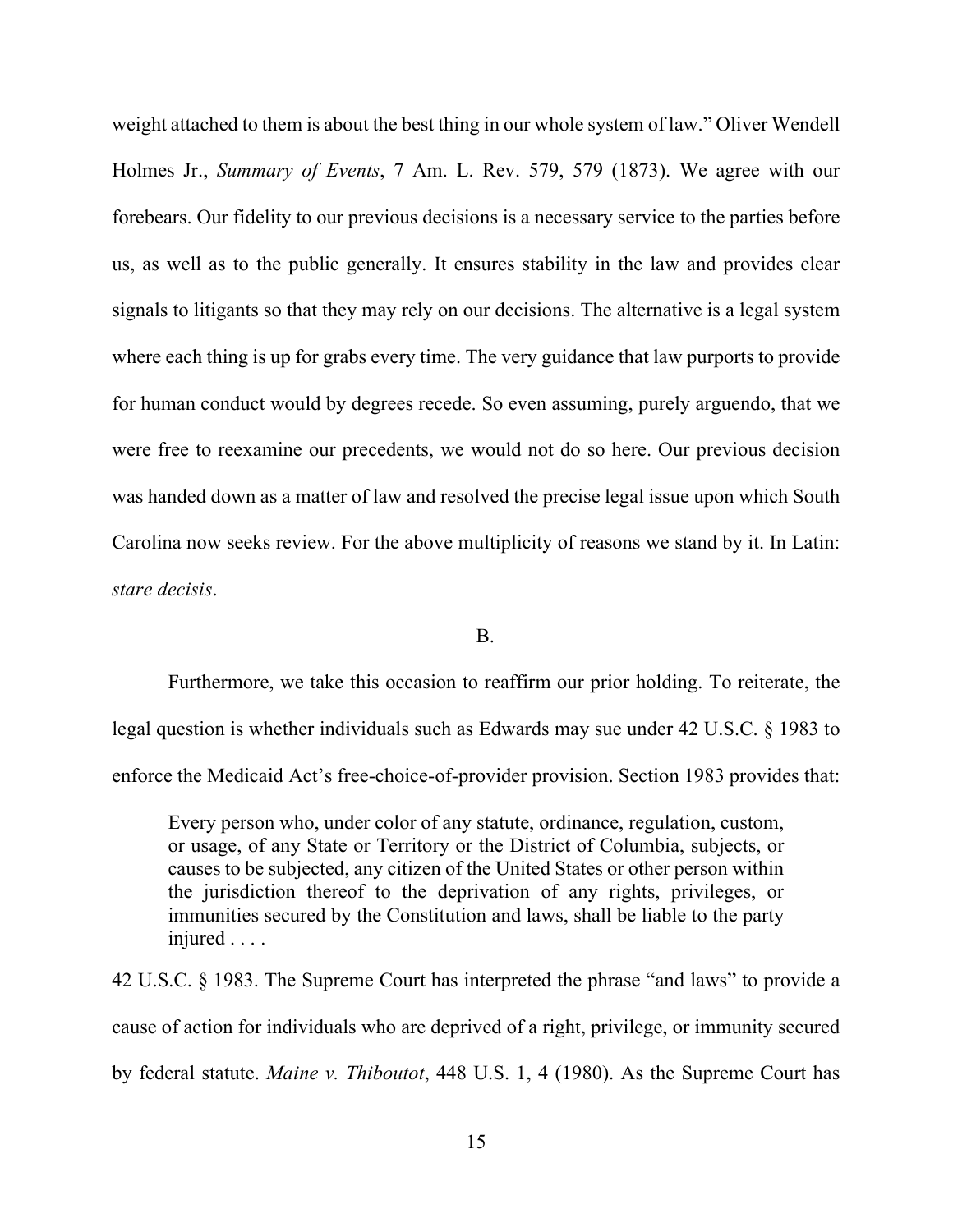cautioned, however, a litigant seeking to assert a cause of action under § 1983 "must assert the violation of a federal *right*, not merely a violation of federal *law*." *Blessing*, 520 U.S. at 340.

As we explained in our previous opinion, rights of action brought under § 1983 are different from private rights of action inferred directly from a statute. *See Baker*, 941 F.3d at 694–95. The Supreme Court has warned against readily finding statutory rights of action under § 1983. It is not enough for a plaintiff to fall "within the general zone of interest" of a federal statute. *Gonzaga Univ. v. Doe*, 536 U.S. 273, 283 (2002). Rather, nothing "short of an unambiguously conferred right," rather than the "broader or vaguer" notion of "'benefits' or 'interests'" may support a cause of action under § 1983. *Id.* This is particularly important in the Spending Clause context since such legislation is akin to a contract and "[t]he legitimacy of Congress' power to legislate under the spending power thus rests on whether the State voluntarily and knowingly accepts the terms of the 'contract.'" *Pennhurst State Sch. & Hosp. v. Halderman*, 451 U.S. 1, 17 (1981). But where it is clear and unambiguous that Congress intended to create a private right, we are obliged to follow its intention. As we noted, "[c]ourts cannot deprive the sovereign signatories to a 'contract' such as the Medicaid Act of the benefit of their bargain." *Baker*, 941 F.3d at 701.

1.

In *Blessing*, the Supreme Court articulated three factors to determine whether a statute creates a private right enforceable under § 1983: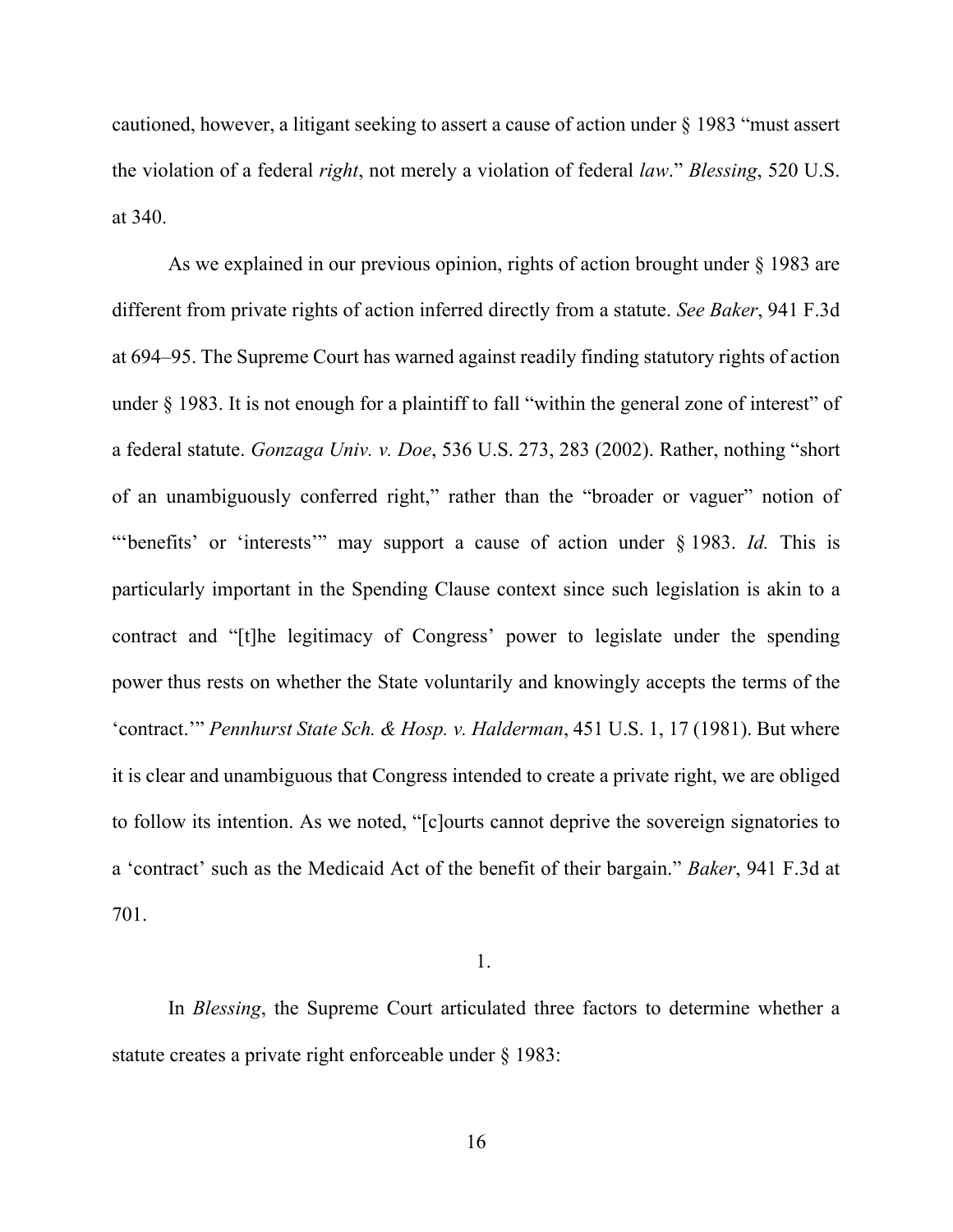First, Congress must have intended that the provision in question benefit the plaintiff. Second, the plaintiff must demonstrate that the right assertedly protected by the statute is not so "vague and amorphous" that its enforcement would strain judicial competence. Third, the statute must unambiguously impose a binding obligation on the States. In other words, the provision giving rise to the asserted right must be couched in mandatory, rather than precatory terms.

520 U.S. at 340–41 (citations omitted). If these three factors are satisfied, there is "a rebuttable presumption that the right is enforceable under § 1983," provided that Congress has not expressly or implicitly foreclosed a § 1983 remedy. *Id.* at 341.

To repeat, the free-choice-of-provider provision states that "[a] State plan for medical assistance *must* . . . provide that *any individual* eligible for medical assistance . . . *may obtain such assistance* from any institution . . . qualified to perform the service or services required." 42 U.S.C. § 1396a(a)(23) (emphases added). "It is difficult to imagine a clearer or more affirmative directive." *Baker*, 941 F.3d at 694. The statute plainly reflects Congress's desire that individual Medicaid recipients be free to obtain care from any qualified provider and it implements this policy in direct and unambiguous language. For this reason, all three of the *Blessing* factors are met.

As to the first factor, the free-choice-of-provider provision "unambiguously gives Medicaid-eligible patients an individual right" to their choice of qualified provider. *Planned Parenthood of Ind., Inc. v. Comm'r of Ind. State Dep't of Health*, 699 F.3d 962, 974 (7th Cir. 2012). The provision clearly and expressly identifies the intended beneficiaries: "any individual eligible for medical assistance" under Medicaid. 42 U.S.C. § 1396a(a)(23)(A). And as we noted, "Congress's use of the phrase 'any individual' is a prime example of the kind of 'rights-creating' language required to confer a personal right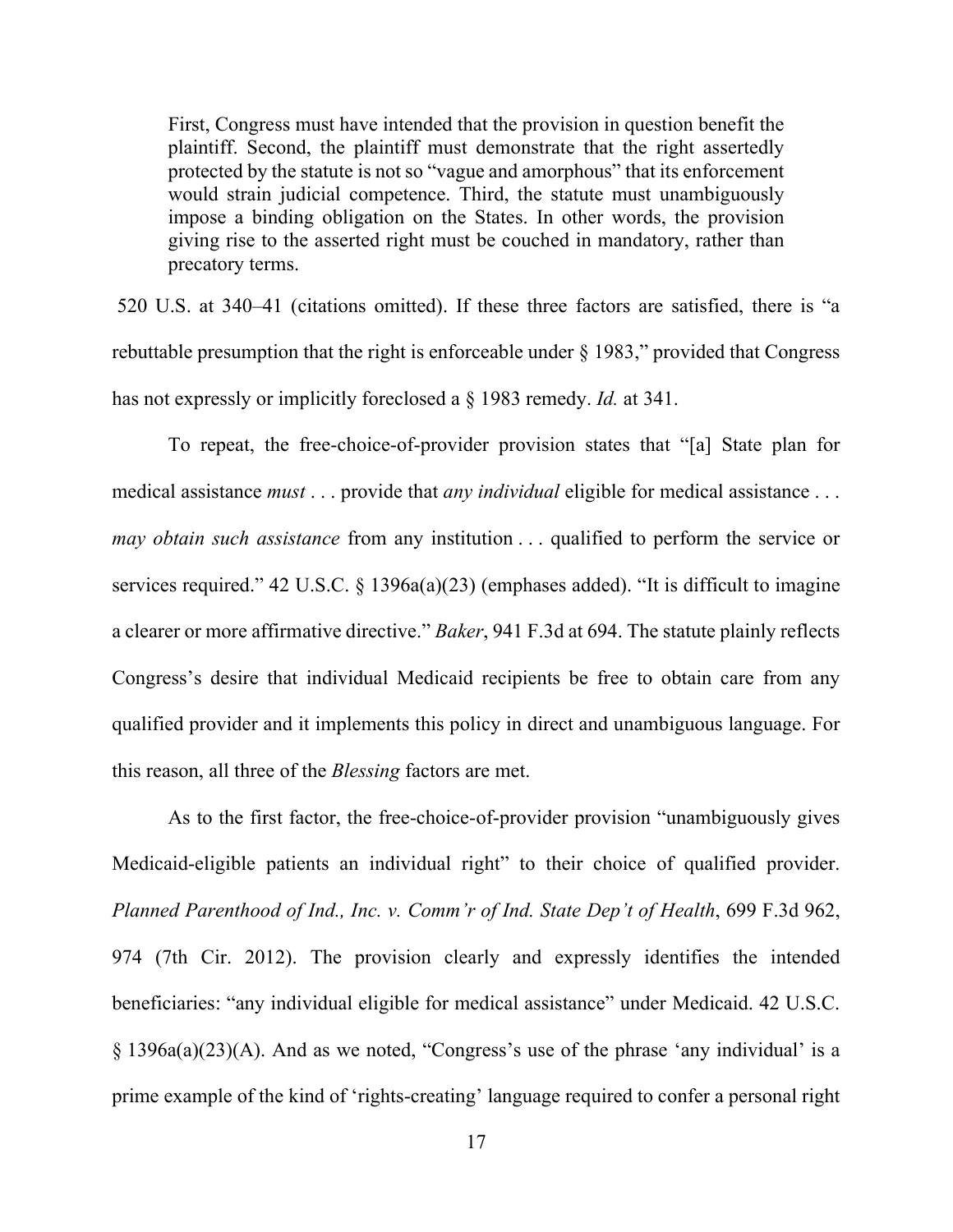on a discrete class of persons—here, Medicaid beneficiaries." *Baker*, 941 F.3d at 697. Indeed, this phrase closely mirrors the common example that the Supreme Court has given of such language. *See Gonzaga*, 536 U.S. at 287 ("No person . . . shall . . . be subjected to discrimination."). The statutory text therefore unmistakably evinces Congress's intention to confer on Medicaid beneficiaries a right to the free choice of their provider.

As to the second factor, the provision is hardly so "vague and amorphous" as to preclude judicial enforcement, *Blessing*, 520 U.S. at 340, since it merely requires courts to make two discrete assessments: (i) that the provider is "qualified to perform the service or services required" and (ii) that the provider "undertakes" to provide those services, 42 U.S.C. § 1396a(a)(23)(A). By way of comparison, the Supreme Court has concluded that a statute does not confer an enforceable right where it simply required a state to make "'reasonable efforts' to maintain an abused or neglected child in his home" without any "further statutory guidance." *Suter v. Artist M.*, 503 U.S. 347, 359–60 (1992). Here, by contrast, the statute does not require courts to "engage in any balancing of competing concerns or subjective policy judgments, but only to answer factual, yes-or-no questions: Was an individual denied the choice of a (1) qualified and (2) willing provider?" *Planned Parenthood Ariz. Inc. v. Betlach*, 727 F.3d 960, 967 (9th Cir. 2013). Courts are routinely tasked with resolving questions just like these.

Indeed, the facts of this case make it particularly easy to apply the free-choice-ofprovider provision. Planned Parenthood has provided the medical services that Edwards seeks for almost four decades, without any apparent challenge to its professional competence until now. We of course would give due respect and weight to South Carolina's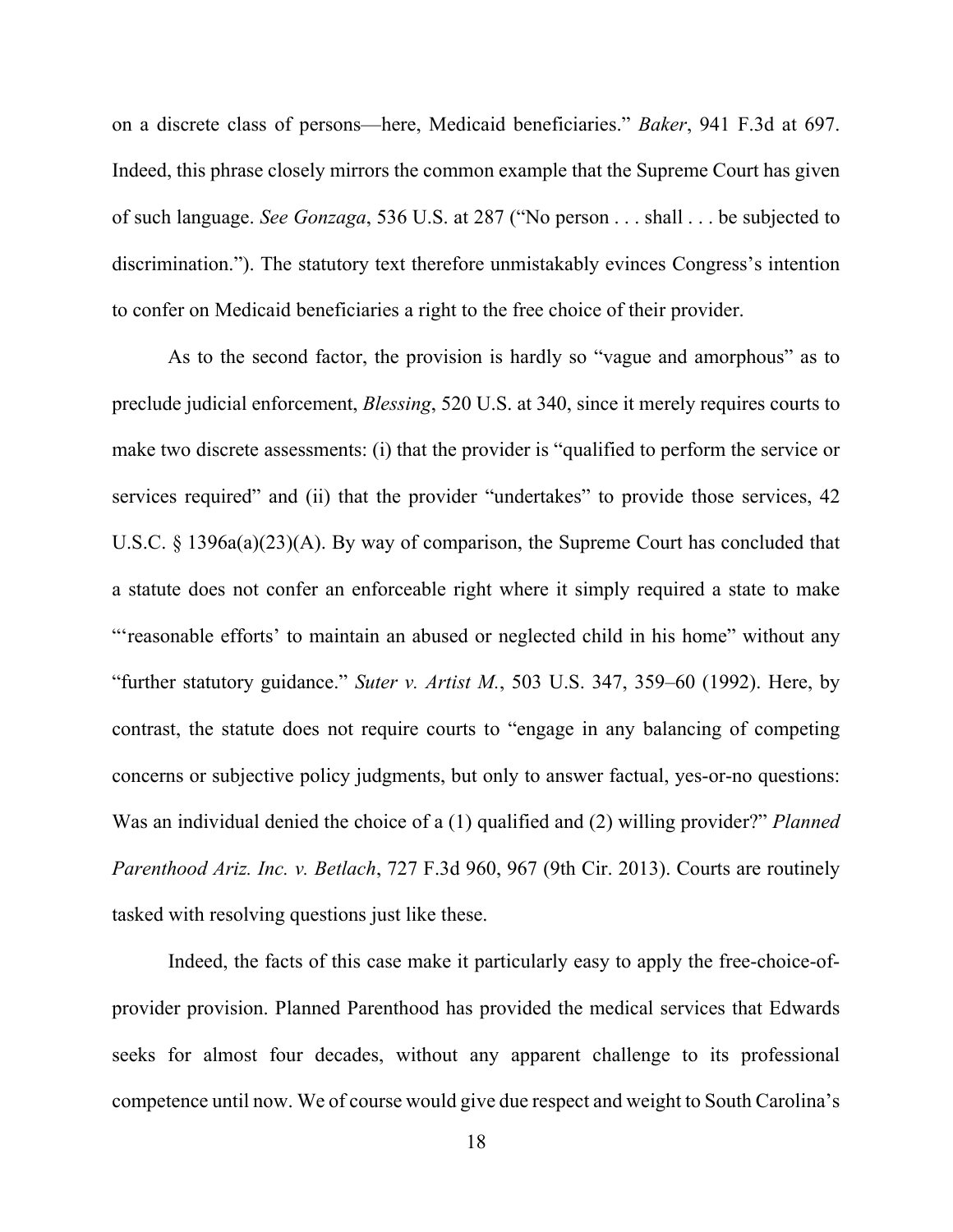judgment that a particular provider is unqualified. But the language of the statute makes clear that the relevant qualifications are medical qualifications, and, as we noted in our prior decision, South Carolina "does not the contest the fact" that Planned Parenthood "is professionally qualified to deliver the services that the individual plaintiff seeks." *Baker*, 941 F.3d at 702. Given these facts, it is straightforward to apply the free-choice-of-provider provision here.

Finally, as to the third factor, the statute is couched in just the "mandatory, rather than precatory terms" that the Supreme Court has required, *Blessing*, 520 U.S. at 341, since states "must provide" a Medicaid recipient with her choice of qualified provider. Again, a comparison makes the point clear: the Supreme Court found that provisions "were intended to be hortatory, not mandatory" where they were expressed only as "findings respecting the rights of persons with developmental disabilities," such as that these persons have a right to "appropriate treatment." *Pennhurst*, 451 U.S. at 13, 24. Here, by contrast, the text clearly imposes a definite obligation on state governments; indeed, it is hard to imagine how Congress could have more plainly used mandatory language.

In short, if this statute does not survive the *Blessing* factors, we cannot imagine one that would. Congress used emphatic, mandatory language to affirm the right of Medicaid recipients to receive the healthcare of their choice from a willing provider, and there is nothing about this inquiry that would strain the judicial role. In every respect, the statute resembles those laws which the Supreme Court has determined confer enforceable rights and we do not see how we could hold otherwise without repudiating Congress's clear intention.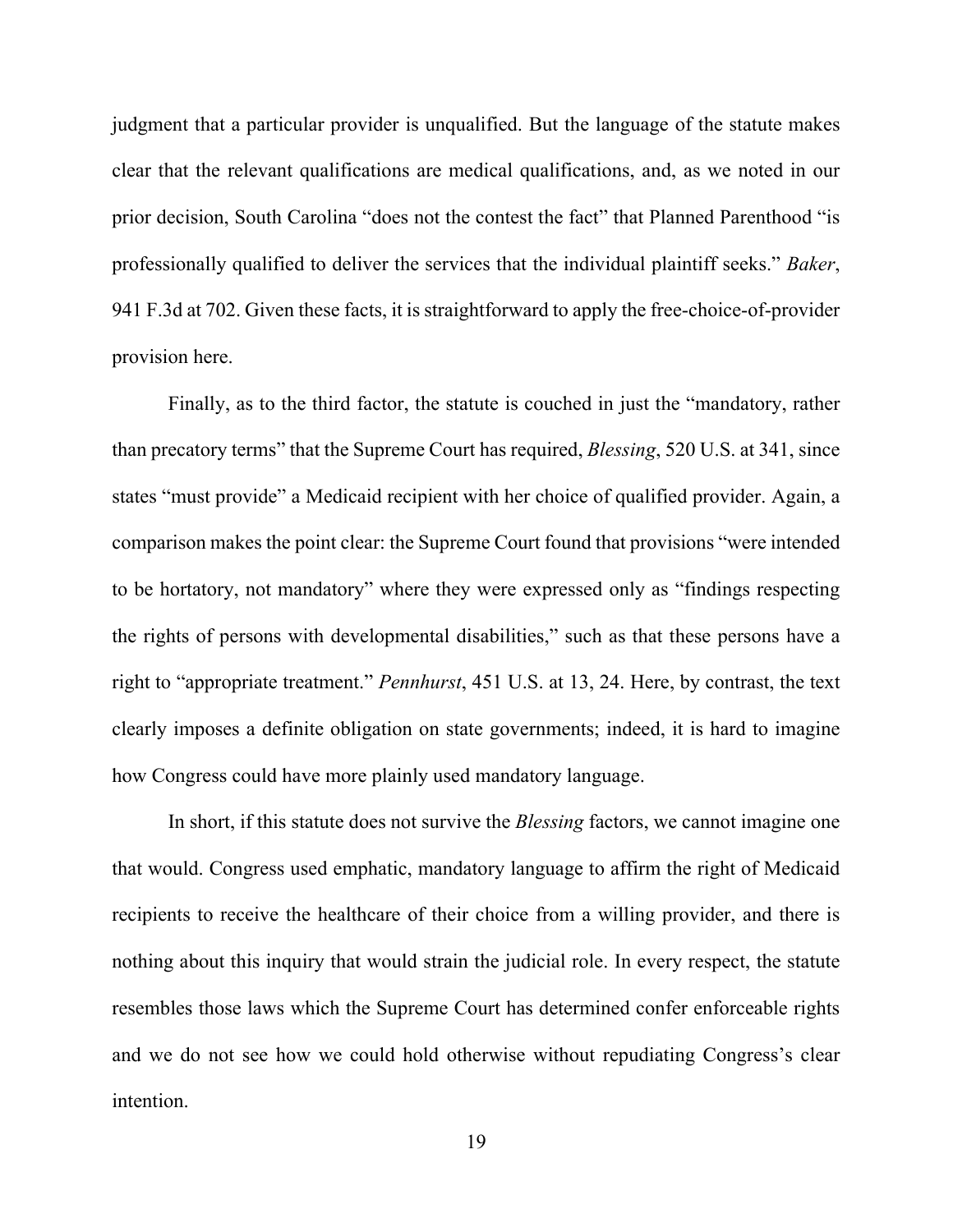In fact, South Carolina does not dispute our analysis of the *Blessing* factors. Rather, it argues that we erred altogether in applying these factors and suggests that the Supreme Court's decision in *Gonzaga* effectively abrogated *Blessing*. But *Gonzaga* never indicated that *Blessing* is no longer good law; instead, it simply criticized courts that interpreted *Blessing* "as allowing plaintiffs to enforce a statute under § 1983 so long as the plaintiff falls within the general zone of interest that the statute is intended to protect." 536 U.S. at 282–83. Indeed, our court has held that the *Blessing* factors continue to govern following *Gonzaga*. *Doe v. Kidd*, 501 F.3d 348, 355 (4th Cir. 2007).

While South Carolina contends we disregarded *Gonzaga* in our prior decision, we in fact took pains to heed *Gonzaga*'s instruction that there must be an "unambiguously conferred right to support a cause of action brought under § 1983." *Gonzaga*, 536 U.S. at 283; *see Baker*, 941 F.3d at 695, 697, 700. As we stated, "courts are most definitely not at liberty to imply private rights of action willy-nilly." *Baker*, 941 F.3d at 700. But where Congress's intent to make a right enforceable under § 1983 is indeed "clear and unambiguous," *Gonzaga*, 536 U.S. at 290, we are bound to respect it. Because Congress's intent is clear and unambiguous here, we conclude that the free-choice-of-provider provision confers on Medicaid recipients an individual right.

2.

Since the *Blessing* factors are satisfied, the free-choice-of-provider provision may be enforced under § 1983 unless the Medicaid Act evinces Congress's intent to "specifically foreclose[] a remedy under § 1983." *Blessing*, 520 U.S. at 341 (quoting *Smith v. Robinson*, 468 U.S. 992, 1005 n.9 (1984)). "We do not lightly conclude that Congress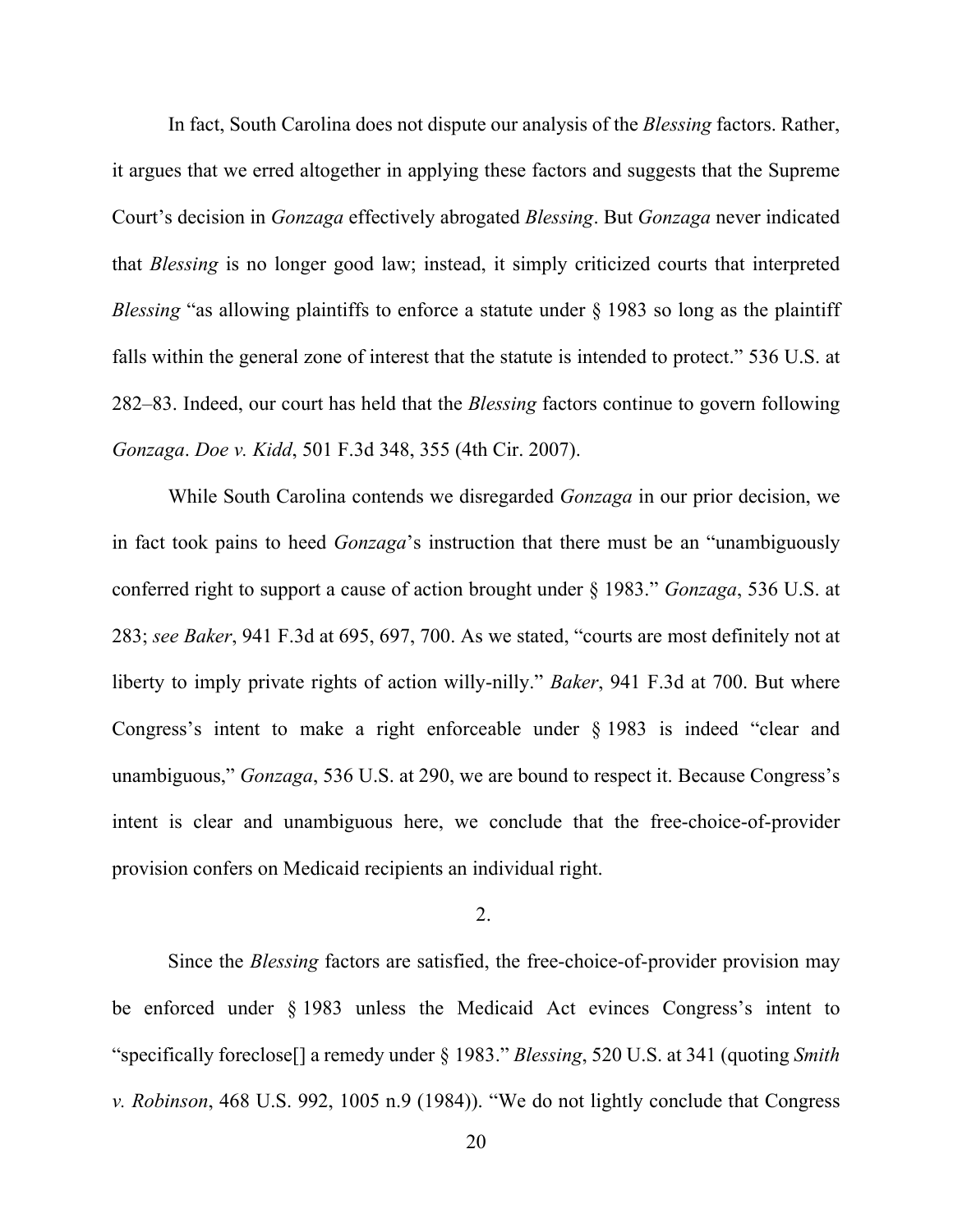intended to preclude reliance on § 1983 as a remedy." *Smith*, 468 U.S. at 1012. And as we explained at length in our previous opinion, the statute here does no such thing. *See Baker*, 941 F.3d at 698–700.

The Medicaid Act provides three potential remedies in this context: the Secretary of Health & Human Services may take the drastic step of cutting off Medicaid funds, providers may follow state administrative processes to challenge termination decisions, or Medicaid recipients may use similar procedures to challenge claim denials. *See id.* at 698. None of these remedies provides individual Medicaid recipients any mechanism to contest the disqualification of their preferred provider, even though the statutory language benefits these individual recipients specifically and even though the Supreme Court has instructed us to focus on whether "an aggrieved individual lack[s] any federal review mechanism." *Gonzaga*, 536 U.S. at 290. And as we noted previously, *see Baker*, 941 F.3d at 698–99, the Supreme Court has already held in *Wilder v. Virginia Hospital Ass'n*, 496 U.S. 498 (1990), that the Medicaid Act does not foreclose remedies under § 1983 for just these reasons, *see id.* at 521–23.

In response, South Carolina argues that we erroneously relied on *Wilder* and that this decision has been repudiated by the Supreme Court. This suggestion misreads both our previous decision and the Supreme Court's discussion of *Wilder*. To be sure, § 1983 does not operate as some sort of ubiquitous backstop conferring a private right of action where the underlying statute fails to do so. The Court has made clear that we should not rely on *Wilder*'s mode of analysis in determining whether a statute confers a private right enforceable under § 1983. *See Gonzaga*, 536 U.S. at 283 (rejecting the view "that our cases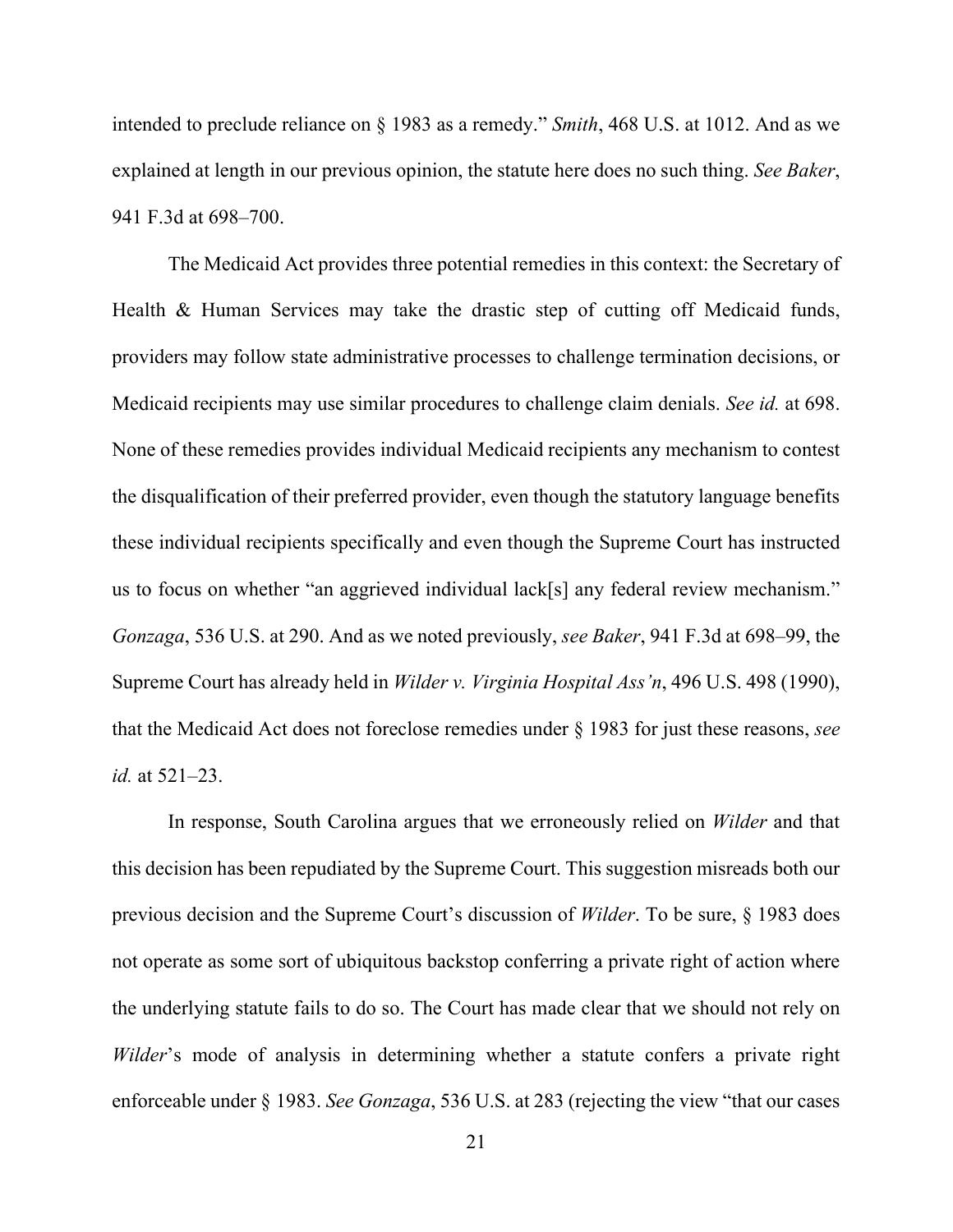permit anything short of an unambiguously conferred right to support a cause of action brought under § 1983"); *Armstrong*, 575 U.S. at 330 n\* (noting that "our later opinions plainly repudiate the ready implication of a § 1983 action that *Wilder* exemplified"). But the Supreme Court has never extended this criticism to *Wilder*'s subsequent analysis as to whether a statute's remedial scheme forecloses the enforcement of a plainly conferred cause of action under § 1983. In fact, the Court approvingly cited *Wilder* on this point following *Gonzaga*. *See City of Ranchos Palos Verdes v. Abrams*, 544 U.S. 113, 122 (2005).

Suffice it to say that it is difficult to imagine that Congress would have passed such an emphatic provision and yet would not have approved some private enforcement mechanism on the part of those very people whom the statute was designed to benefit. It would be an odd state of affairs if Congress had categorically precluded enforcement on the part of these very beneficiaries, and there is nothing in the statute to suggest that it did.

3.

Finally, we conclude that the Supreme Court's decision in *O'Bannon v. Town Court Nursing Center*, 447 U.S. 773 (1980), does not undermine this analysis. South Carolina interprets *O'Bannon* to hold that the free-choice-of-provider provision does not confer any individual rights on Medicaid recipients. But that case actually resolved an entirely different question and, to the extent that it has any application here, it only supports the existence of a private right.

In *O'Bannon*, the plaintiffs were residents of a nursing home who argued that they were entitled under the Due Process Clause to a hearing before the government decertified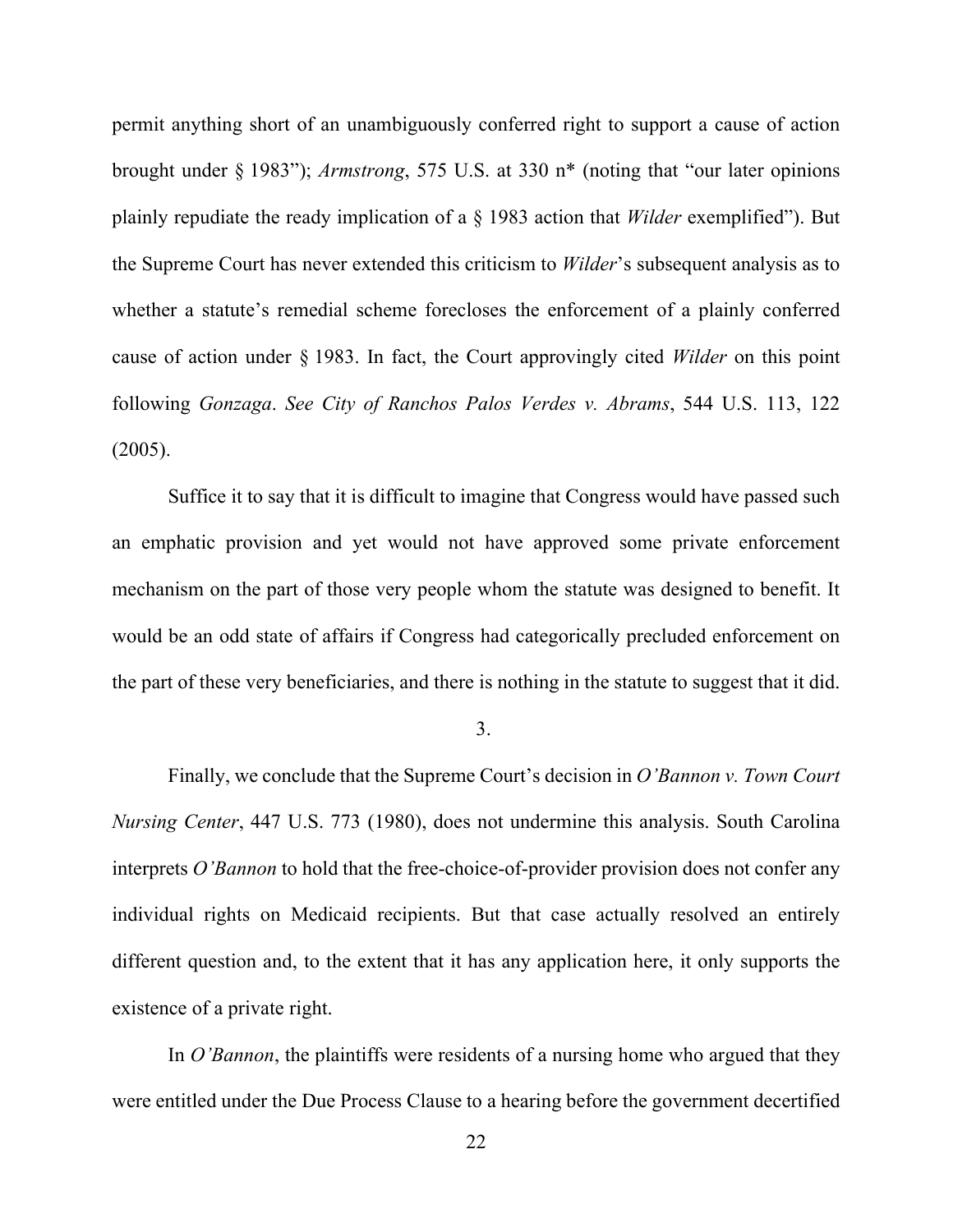their home. *See id.* at 775–77. The state sought to do so upon the recommendation of the federal government and had cited a number of reasons for decertification, all of which had to do with professional competence. *See id.* at 775–76 & n.3. The plaintiffs did not argue that they could sue to enforce the terms of the Medicaid Act but only that the Act granted them a "property right to remain in the home of their choice absent good cause for transfer" or that such a transfer would deprive them of life or liberty. *Id.* at 784. So, as we noted previously, *see Baker*, 741 F.3d at 704, the Supreme Court had no reason to consider the existence or scope of a statutory cause of action to enforce the Medicaid Act, and none of its reasoning bears on that question. The Court simply rejected the procedural due process claim brought by the plaintiffs, concluding that the decertification of an unqualified facility "does not amount to a deprivation of any interest in life, liberty, or property." *O'Bannon*, 447 U.S. at 787.

*O'Bannon* therefore has little to do with this case. But to the extent that it is at all applicable, language from that decision only supports the plaintiff's position here. While the Court rejected the notion that plaintiffs might possess some constitutional interest to receive benefits from an unqualified provider, it repeatedly indicated that the free-choiceof-provider provision "gives recipients the right to choose among a range of *qualified*  providers without government interference." *Id.* at 785; *see also id.* n.18 (noting that "the statute referred to above would prohibit any . . . interference with the patient's free choice among qualified providers"). As the Court made clear, a patient has "no enforceable expectation of continued benefits to pay for care in an institution that has been determined to be unqualified" but *does* have "a right to continued benefits to pay for care in the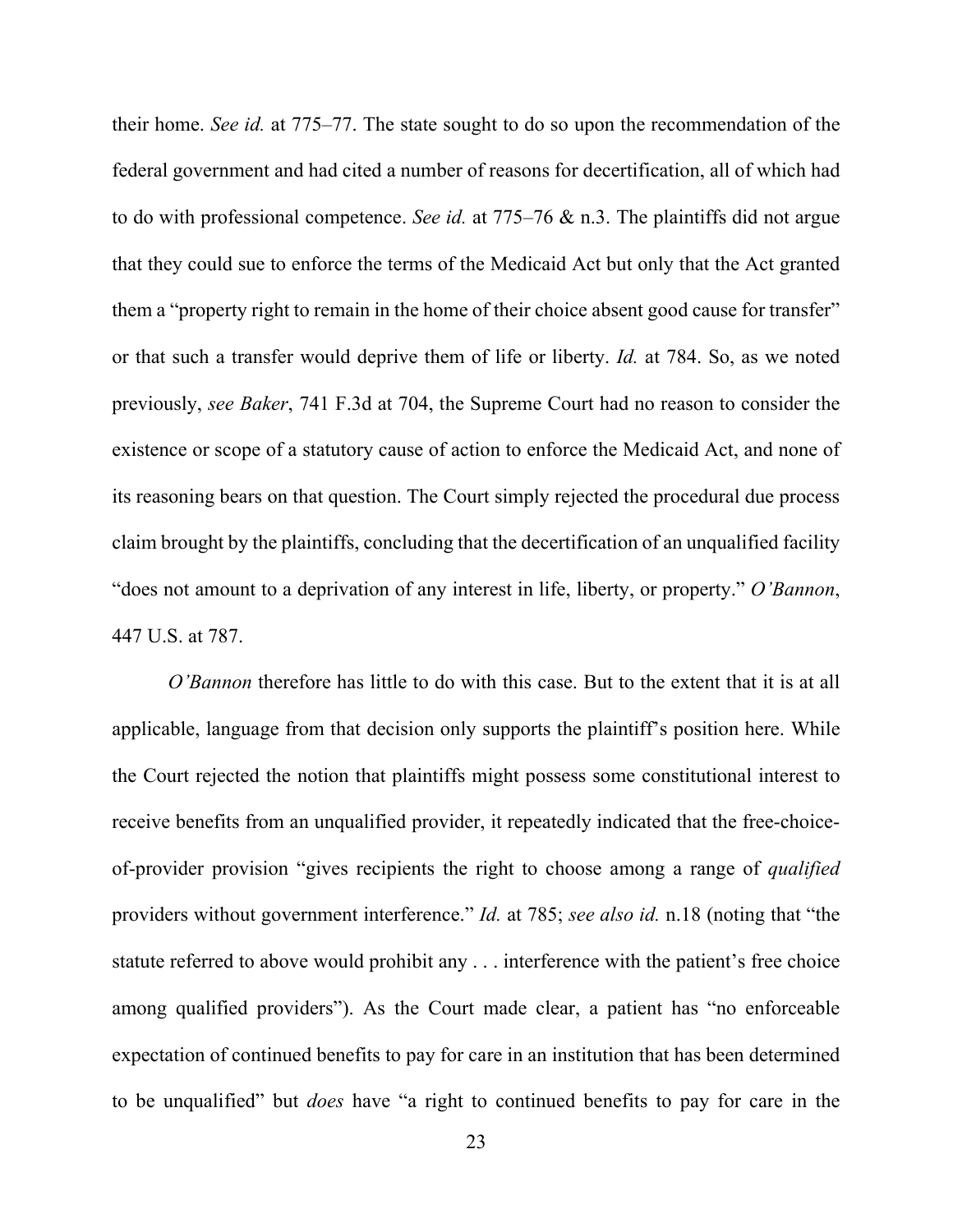qualified institution of his choice." *Id.* at 786. Here, of course, the issue is precisely that Planned Parenthood remains a qualified institution under the terms of the statute, and South Carolina's termination of its Medicaid provider agreement impinges on Edwards's "right to choose among a range of qualified providers without government interference." *Id.* at 785.

#### IV.

In sum we refuse to nullify Congress's undeniable desire to extend a choice of medical providers to the less fortunate among us, individuals who experience the same medical problems as the more fortunate in society but who lack under their own means the same freedom to choose their healthcare provider. In the Medicaid Act, Congress attempted a modest corrective to this imbalance. If we were to restrict the opportunity that these individuals have to access prenatal care that would both assist the mother and help bring healthy babies into this world, we would be reaching what we think is a legally impermissible result.

For the foregoing reasons, the judgment of the district court is

### *AFFIRMED.*